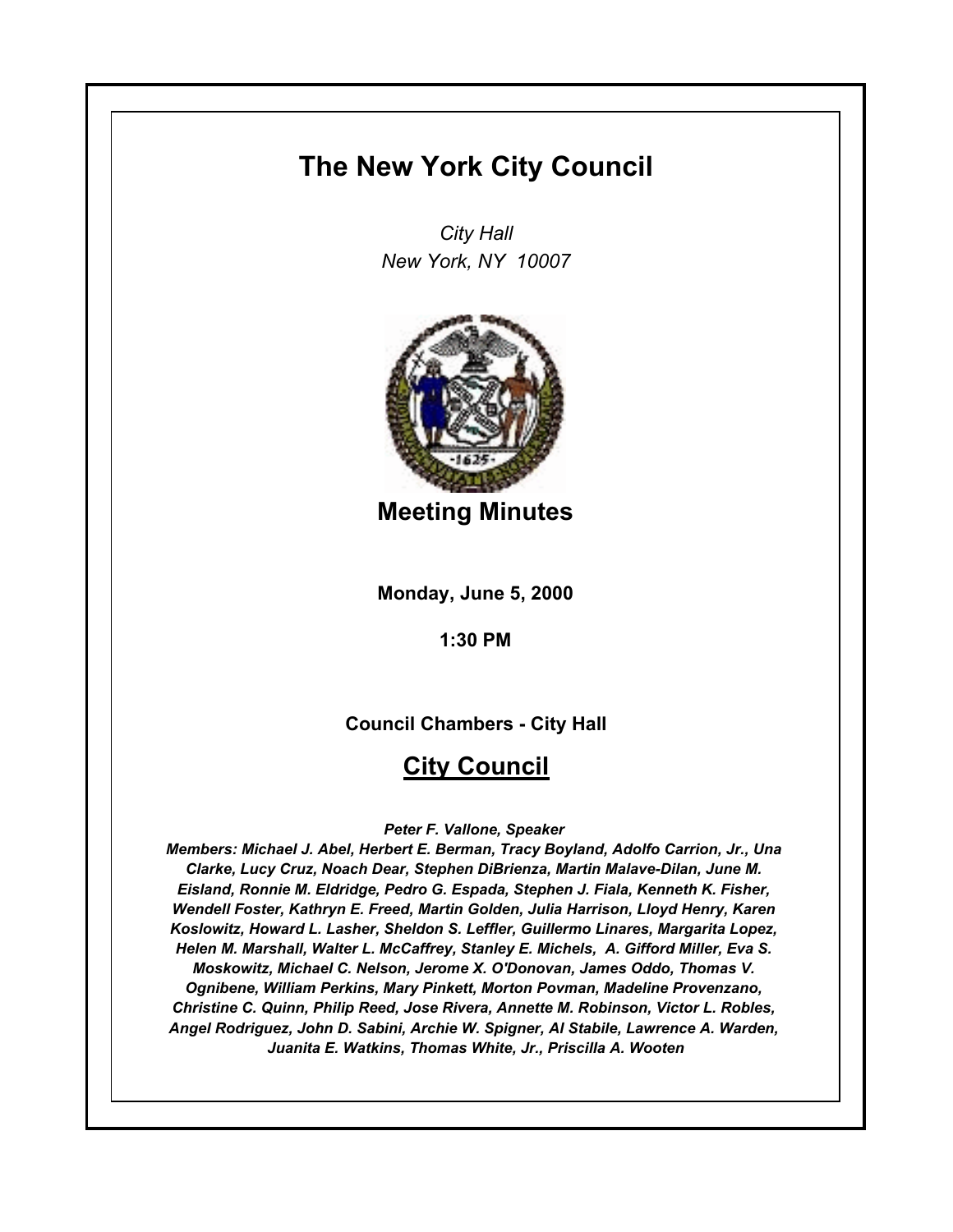#### *Public Advocate (Mr. Green)*

*The presence of a quorum was announced by the Public Advocate (Mr. Green)*

# 1. Roll Call

#### **Present,**

Speaker Vallone, Abel, Berman, Boyland, Carrion, Clarke, Dear, DiBrienza, Eisland, Espada, Fisher, Foster, Freed, Golden, Harrison, Henry, Koslowitz, Lasher, Leffler, Linares, Lopez, Marshall, Malave-Dilan, McCaffrey, Michels, Miller, Moskowitz, Nelson, Oddo, O'Donovan, Perkins, Pinkett, Povman, Provenzano, Quinn, Reed, Robinson, Robles, Rodriguez, Sabini, Spigner, Stabile, Warden, Watkins, White, Wooten and Ognibene

#### **Excused,**

Cruz and Eldridge

#### 2. Invocation

*The Invocation was delivered by: Reverand Wendell Foster.*

*Council Member FREED moved that the invocation be spread in full upon the Minutes and adopted.*

## 3. Adoption of Minutes

*Council Member LASHER moved that the Minutes of the Stated Meeting of Wednesday, May 10, 2000 be adopted and printed.*

- 4. Messages and Papers from the Mayor
- 5. Communications from City, County, and Borough Offices
- 6. Petitions and Communications
- 7. Land Use Call-Ups
	- **M 0868-2000 By the Chair of the Land Use Committee Council Member Eisland: Pursuant to Rule 11.20(c) of the Council and Section 197-d(b)(3) of the New York City Charter, the Council hereby resolves that the action of the City Planning Commission on Uniform Land Use Procedure Application Number 20000222 PPQ, disposition of city owned property shall be subject to Council review. This application is related to application number 20000221 ZMQ which is subject to Council review pursuant to Section 197-d of the New York City Charter.**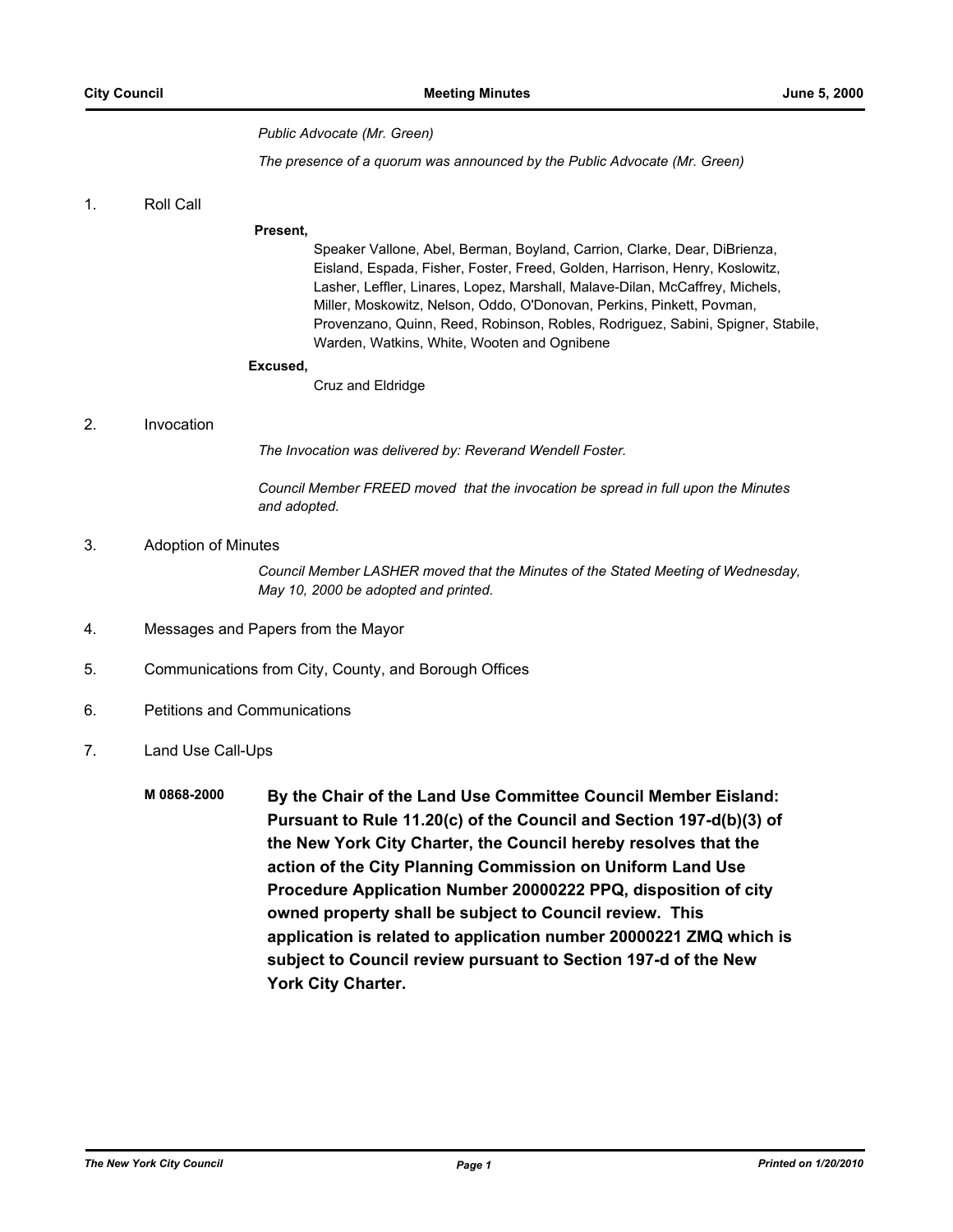| M0869-2000 | By the Chair of the Land Use Committee Council Member Eisland:      |
|------------|---------------------------------------------------------------------|
|            | Pursuant to Rule 11.20(c) of the Council and Section 197-d(b)(3) of |
|            | the New York City Charter, the Council hereby resolves that the     |
|            | action of the City Planning Commission on Uniform Land Use          |
|            | Procedure Application Number 20000223 ZSQ, special permit shall     |
|            | be subject to Council review. This application is related to        |
|            | application number 20000221 ZMQ which is subject to Council         |
|            | review pursuant to Section 197-d of the New York City Charter.      |

- **M 0870-2000 By the Chair of the Land Use Committee Council Member Eisland: Pursuant to Rule 11.20(c) of the Council and Section 197-d(b)(3) of the New York City Charter, the Council hereby resolves that the action of the City Planning Commission on Uniform Land Use Procedure Application Number 20000224 ZSQ, special permit shall be subject to Council review. This application is related to application number 20000221 ZMQ which is subject to Council review pursuant to Section 197-d of the New York City Charter.**
- **M 0871-2000 By the Chair of the Land Use Committee Council Member Eisland: Pursuant to Rule 11.20(c) of the Council and Section 197-d(b)(3) of the New York City Charter, the Council hereby resolves that the action of the City Planning Commission on Uniform Land Use Procedure Application Number 20000225 ZSQ, special permit shall be subject to Council review. This application is related to application number 20000221 ZMQ which is subject to Council review pursuant to Section 197-d of the New York City Charter.**
- **M 0872-2000 By the Chair of the Land Use Committee Council Member Eisland: Pursuant to Rule 11.20(c) of the Council and Section 197-d(b)(3) of the New York City Charter, the Council hereby resolves that the action of the City Planning Commission on Uniform Land Use Procedure Application Number C 19990666 MMQ, a change to the City Map shall be subject to Council review. This application is related to application number 20000221 ZMQ which is subject to Council review pursuant to Section 197-d of the New York City Charter.**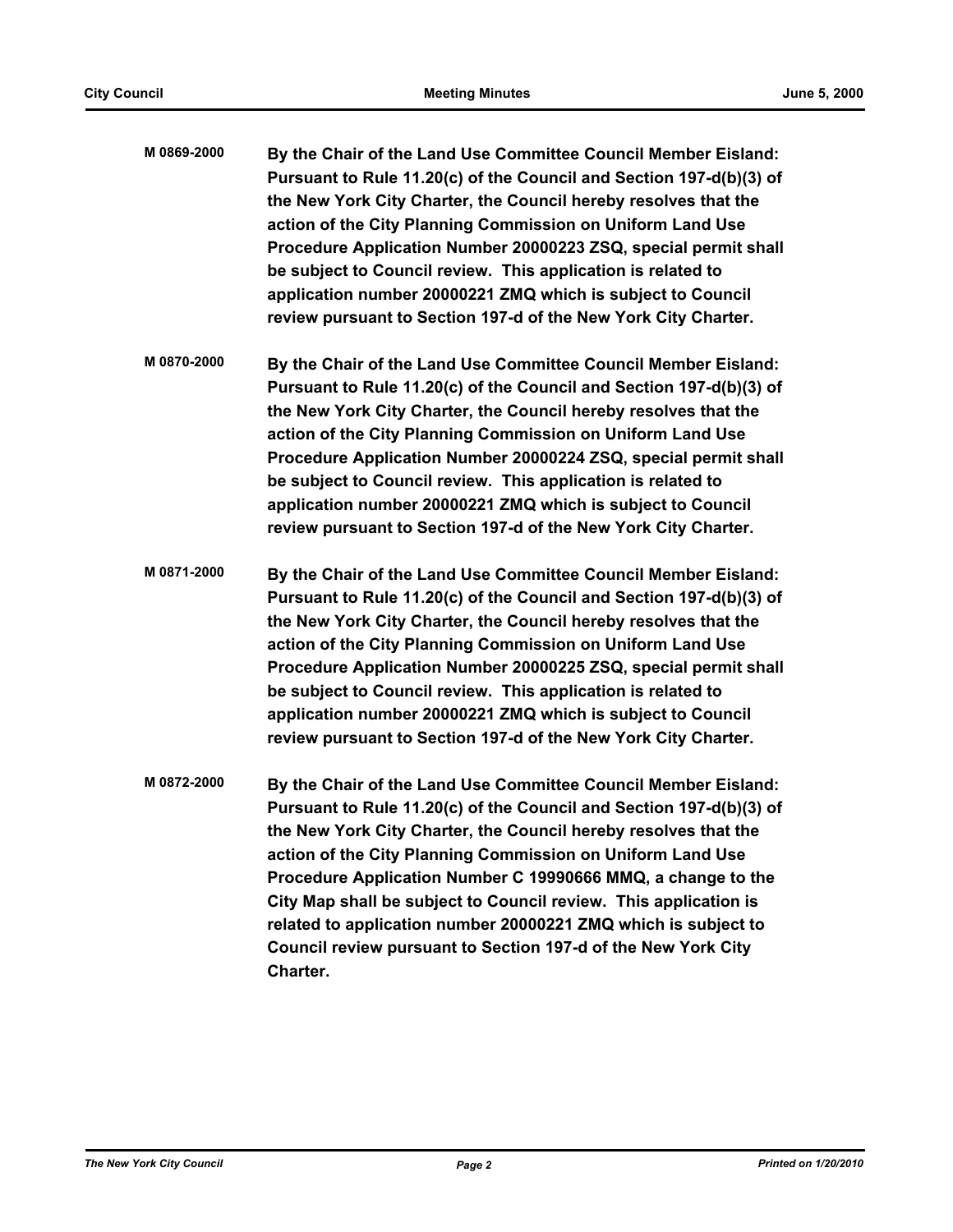**M 0873-2000 By the Chair of the Land Use Committee Council Member Eisland: Pursuant to Rule 11.20(c) of the Council and Section 197-d(b)(3) of the New York City Charter, the Council hereby resolves that the action of the City Planning Commission on Uniform Land Use Procedure Application no. C 970327 HDK, a disposition of city owned property, shall be subject to Council review. This application is related to application no. C 970371 HUK which is subject to Council review pursuant to Section 197-d of the New York City Charter.**

# **M 0874-2000 By Council Member Lopez: Pursuant to Rule 11.20b of the Council and Section 20-226(g) of the New York Administrative Code, the Council resolves that the action of the Department of Transportation approving an unenclosed sidewalk cafe located at 12 East 22nd Street, shall be subject to review by the Council. Application Number 20005261 TCM.**

*The Public Advocate (Mr. Green) put the question whether the Council would agree with and adopt such reports which were decided in the affirmative by the following vote:*

## **Affirmative,** 49 -

Speaker Vallone, Abel, Berman, Boyland, Carrion, Clarke, Dear, DiBrienza, Eisland, Espada, Speaker Fiala, Fisher, Foster, Freed, Golden, Harrison, Henry, Koslowitz, Lasher, Leffler, Linares, Lopez, Marshall, Malave-Dilan, McCaffrey, Michels, Miller, Moskowitz, Nelson, Oddo, O'Donovan, Perkins, Pinkett, Povman, Provenzano, Quinn, Reed, Speaker Rivera, Robinson, Robles, Rodriguez, Sabini, Spigner, Stabile, Warden, Watkins, White, Wooten and Ognibene

# **Excused,** 2 -

Cruz and Eldridge

- 8. Communications from the Speaker
- 9. Discussion of General Orders
- 10. Report of Special Committees
- 11. Reports of Standing Committees

Report of the Committee on Finance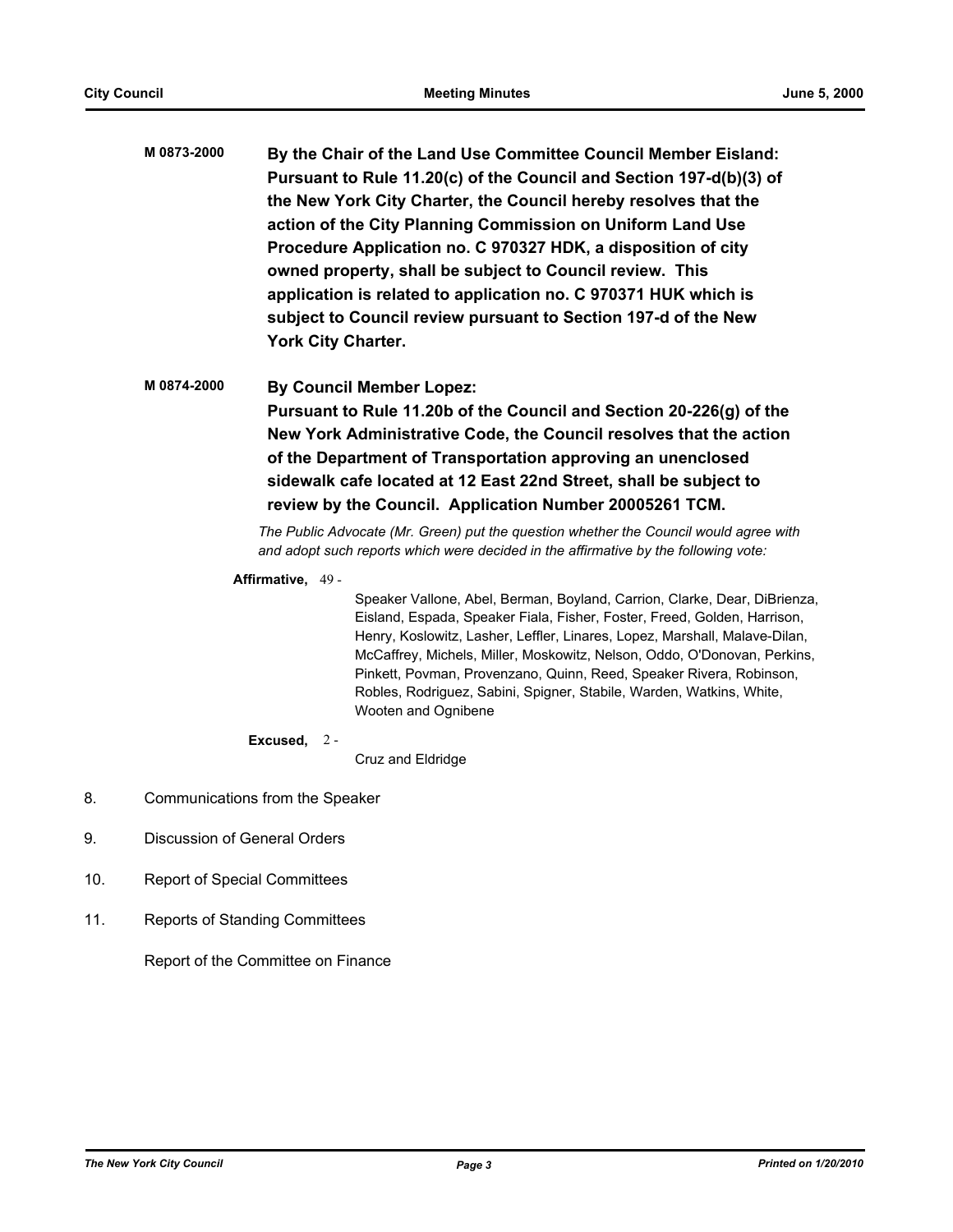- **LU 0686-2000 Application no. 20005250 HAK, an Urban Development Action Area Project, located at 204 Tapscott Street, Council District no. 41, Borough of Brooklyn. This matter is subject to Council review and action pursuant to Article 16 of the New York General Municipal Law, at the request of the New York City Department of Housing Preservation and Development, and pursuant to §696 of the General Municipal Law for a real property tax exemption.**
- **Res 1398-2000 Resolution approving an Urban Development Action Area Project located at 204 Tapscott Street (Block 3549/Lot 46), Brooklyn, and waiving the urban development action area designation requirement and the Uniform Land Use Review Procedure, pursuant to Sections 693 and 694 of the General Municipal Law (L.U. No. 686; 20005250 HAK).**

- **LU 0692-2000 Application no. 20005269 HAX, an Urban Development Action Area Project know as Boston Road North, located in Community Board 3, Council District no. 16, Borough of the Bronx. This matter is subject to Council review and action pursuant to Article 16 of the New York General Municipal Law, at the request of the New York City Department of Housing Preservation and Development, and pursuant to §696 of the General Municipal Law for a real property tax exemption.**
- **Res 1399-2000 Resolution approving an Urban Development Action Area Project located at Fulton Avenue and East 170th Street between 3rd and Franklin Avenues, Franklin and Clinton Avenues between East 169th Street and Jefferson Place, Crotona Avenue and Crotona Park South between Clinton and Prospect Avenues, Freeman Street between Union and Prospect Avenues (Block 2931/Lots 38-42, 44, 45 and 47; Block 2931/Lot 48, 49 and 124; Block 2933/Lots 1, 2, 34, 35, 36 and 39; Block 2933/Lot 40, 42, 44, 45, 46 and 48; Block 2933/ Lots 52, 53, 54, 55 and 57-60; Block 2936/Lots 45 and 43; Block 2937/Lots 33-36, 38, 40 and 41 and Block 2935/Lot 53); the Bronx, and waiving the urban development action area designation requirement and the Uniform Land Use Review Procedure, pursuant to Sections 693 and 694 of the General Municipal Law (L.U. No. 692; 20005269 HAX).**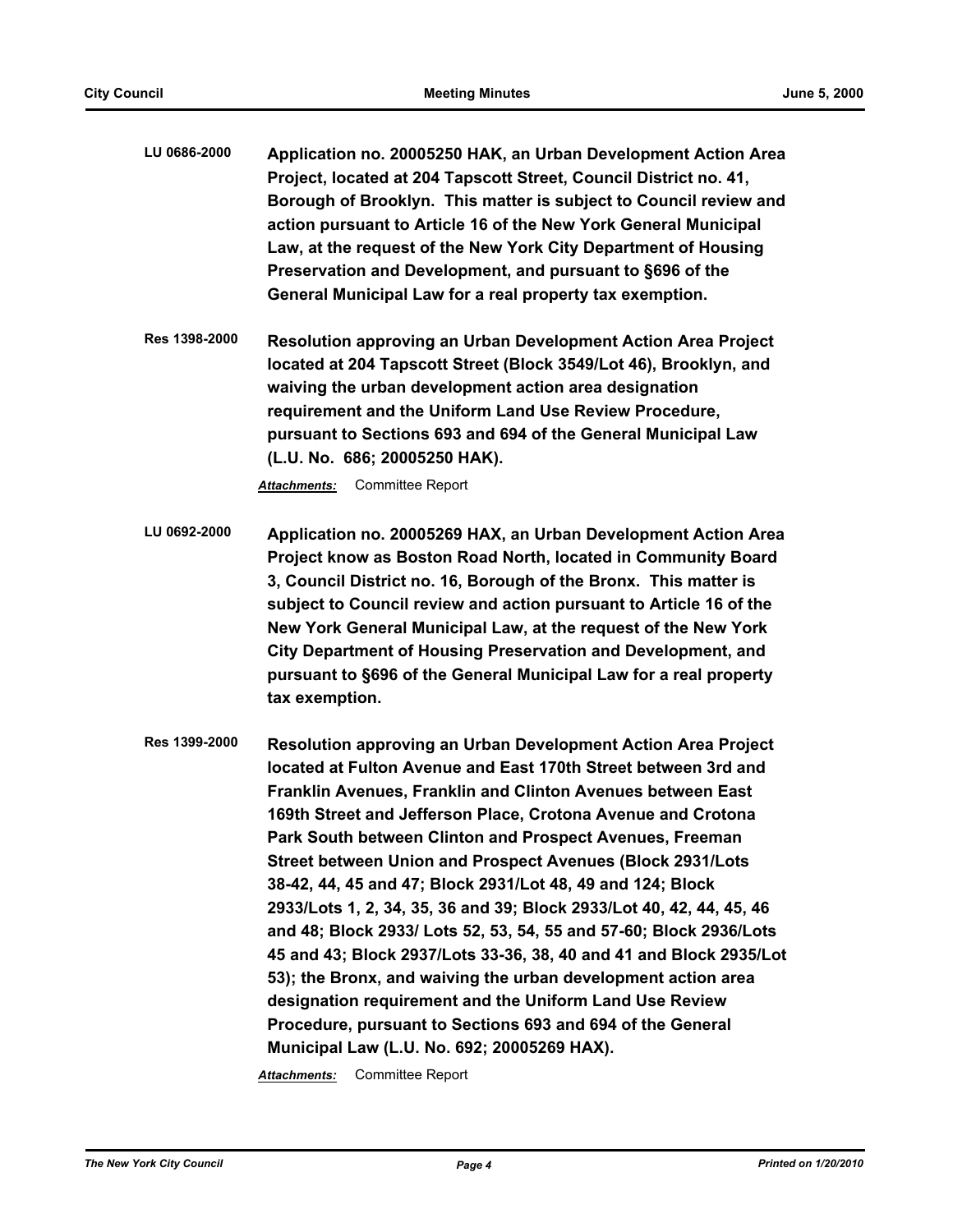- **LU 0717-2000 Application no. 20005329 HAK, an Urban Development Action Area Project known as Bergen Street, located in Community Board 8, Council District no. 41, Borough of Brooklyn. This matter is subject to Council review and action pursuant to Article 16 of the New York General Municipal Law, at the request of the New York City Department of Housing Preservation and Development and pursuant to §696 of the General Municipal Law for a real property tax exemption.**
- **Res 1400-2000 Resolution approving an Urban Development Action Area Project located at Rochester Avenue between Sterling Place and St. Johns Place; Bergen Street and St. Marks Street between Rochester Avenue and Buffalo Avenue (Block 1380/Lot 4; Block 1356/Lots 11, 13, 14, 15, 17, 18, 19, 21, 22 and 57), Brooklyn, and waiving the urban development action area designation requirement and the Uniform Land Use Review Procedure, pursuant to Sections 693 and 694 of the General Municipal Law (L.U. No. 717; 20005329 HAK).**

- **LU 0756-2000 Application no. 20005395 HAK, an Urban Development Action Area Project, located at 795 Putnam Avenue, Council District no. 41, Borough of Brooklyn. This matter is subject to Council review and action pursuant to Article 16 of the New York General Municipal Law, at the request of the w York City Department of Housing Preservation and Development and pursuant to Section 577 of the Private Housing Finance Law for a partial tax exemption.**
- **Res 1401-2000 Resolution approving an Urban Development Action Area Project located at 795 Putnam Avenue (Block 1647/Lot 1), Brooklyn, and waiving the urban development action area designation requirement and the Uniform Land Use Review Procedure, pursuant to Sections 693 and 694 of the General Municipal Law (L.U. No. 756; 20005395 HAK).**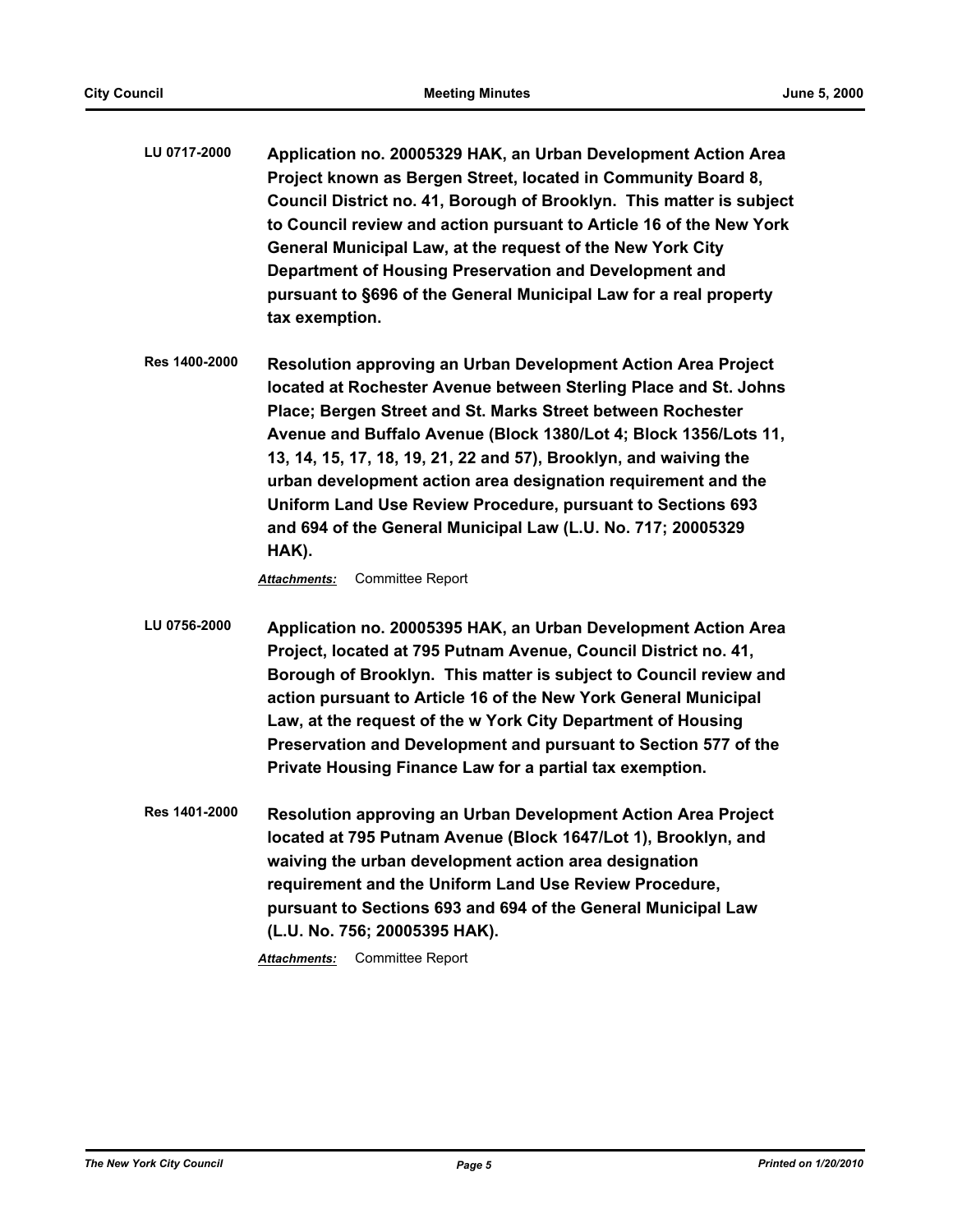- **LU 0778-2000 Application no. 20005414 HAK, an Urban Development Action Area Project known as Oceanhill South, located in Community Board 16, Council District no. 41, Borough of Brooklyn. This matter is subject to Council review and action pursuant to Article 16 of the New York General Municipal Law, at the request of the New York City Department of Housing Preservation and Development and pursuant to §696 of the General Municipal Law for a real property tax exemption.**
- **Res 1402-2000 Resolution approving an Urban Development Action Area Project located at Park Place and Sterling Place between Ralph Avenue and Howard Avenue (Block 1466/Lots 1, 6, 7-10, 12, 20, 22, 24, 27, 29-33, 35, 36, 38, 41, 55, 57, 60, 63, 69, 71 and 141), Brooklyn, and waiving the urban development action area designation requirement and the Uniform Land Use Review Procedure, pursuant to Sections 693 and 694 of the General Municipal Law (L.U. No. 778; 20005414 HAK).**

Report of the Committee on Land Use

| LU 0635-2000  | Uniform land use review procedure application no. C 000230 HUX,<br>pursuant to §197-c and §197-d of the Charter of the City of New<br>York and §505 of the General Municipal Law concerning the<br>approval of an amendment to the Mott Haven East Urban Renewal<br>Plan, Council District no. 17, Borough of the Bronx. |
|---------------|--------------------------------------------------------------------------------------------------------------------------------------------------------------------------------------------------------------------------------------------------------------------------------------------------------------------------|
| Res 1403-2000 | Resolution approving the First Amendment to the Mott Haven East<br>Urban Renewal Plan, for the Mott Haven East Urban Renewal Area,<br>approving the designation of the area and approving the decision<br>of the City Planning Commission on ULURP No. C 000230 HUX<br>(L.U. No. 635).                                   |
|               | Committee Report<br><b>Attachments:</b>                                                                                                                                                                                                                                                                                  |
| LU 0636-2000  | Uniform land use review procedure application no. C 000231 HDX,<br>pursuant to §197-c and §197-d of the New York City Charter,<br>concerning the disposition of city-owned real property, Council                                                                                                                        |

**District no. 17, Borough of the Bronx.**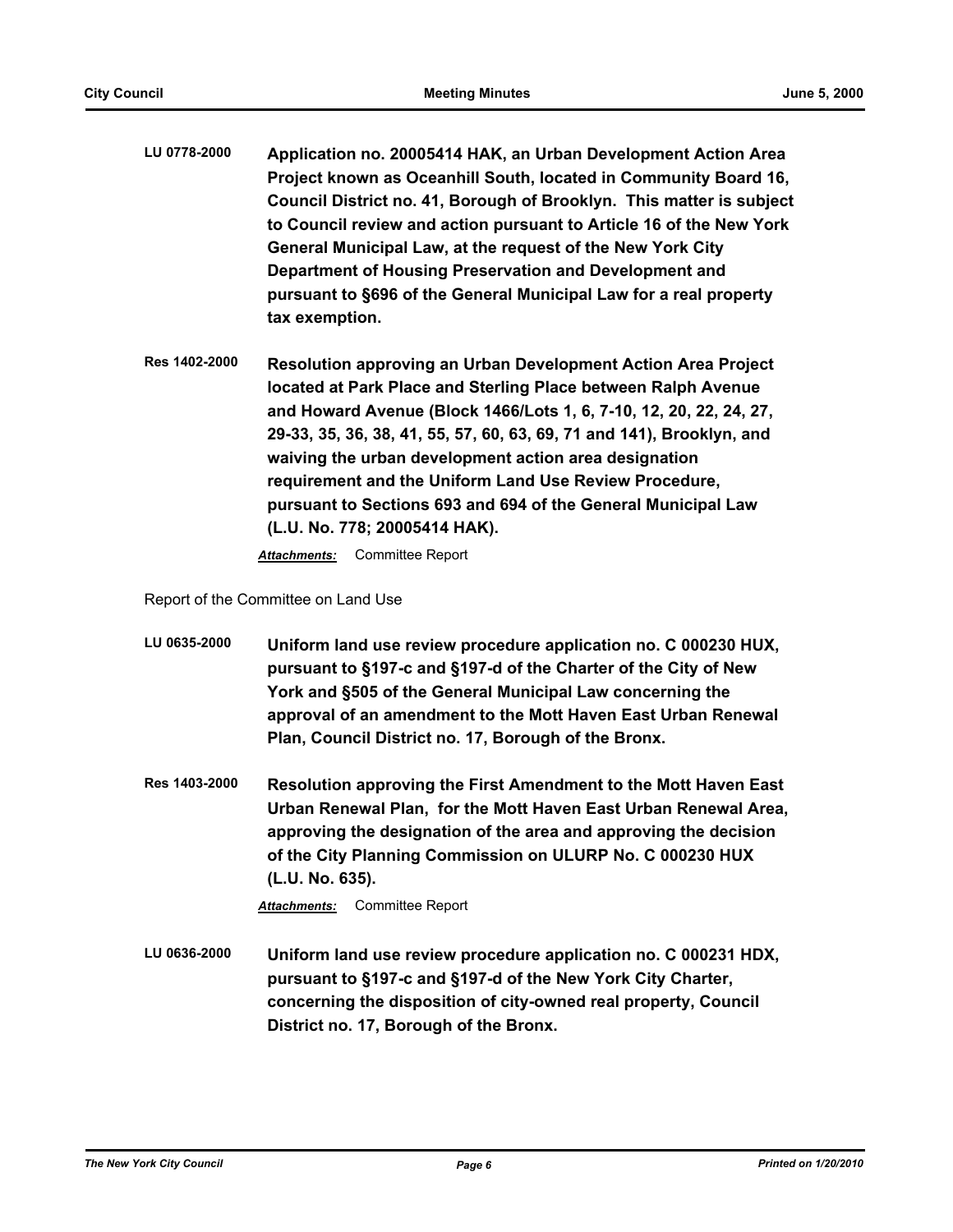| Res 1404-2000 | Resolution approving the decision of the City Planning<br>Commission on ULURP No. C 000231 HDX, for the disposition of<br>city-owned property located at 830-50 E. 149th Street (Block<br>2592/Lot 65), the Bronx, within the Mott Haven East Urban Renewal<br>(L.U. No. 636).                                                                                                                                                                                                                     |  |
|---------------|----------------------------------------------------------------------------------------------------------------------------------------------------------------------------------------------------------------------------------------------------------------------------------------------------------------------------------------------------------------------------------------------------------------------------------------------------------------------------------------------------|--|
|               | Committee Report<br>Attachments:                                                                                                                                                                                                                                                                                                                                                                                                                                                                   |  |
| LU 0665-2000  | Uniform Land Use Review Procedure application no. 990440 ZMM,<br>pursuant to §197-c and §197-d of the New York City Charter,<br>concerning changes to the zoning map, Borough of Manhattan,<br><b>Council District no. 3.</b>                                                                                                                                                                                                                                                                      |  |
| Res 1405-2000 | Resolution approving the decision of the City Planning<br>Commission on ULURP No. C 990440 ZMM, a Zoning Map Change<br>(L.U. No. 665).                                                                                                                                                                                                                                                                                                                                                             |  |
|               | <b>Committee Report</b><br><u> Attachments:</u>                                                                                                                                                                                                                                                                                                                                                                                                                                                    |  |
| LU 0686-2000  | Application no. 20005250 HAK, an Urban Development Action Area<br>Project, located at 204 Tapscott Street, Council District no. 41,<br>Borough of Brooklyn. This matter is subject to Council review and<br>action pursuant to Article 16 of the New York General Municipal<br>Law, at the request of the New York City Department of Housing<br>Preservation and Development, and pursuant to §696 of the<br>General Municipal Law for a real property tax exemption.                             |  |
| LU 0692-2000  | Application no. 20005269 HAX, an Urban Development Action Area<br>Project know as Boston Road North, located in Community Board<br>3, Council District no. 16, Borough of the Bronx. This matter is<br>subject to Council review and action pursuant to Article 16 of the<br>New York General Municipal Law, at the request of the New York<br>City Department of Housing Preservation and Development, and<br>pursuant to §696 of the General Municipal Law for a real property<br>tax exemption. |  |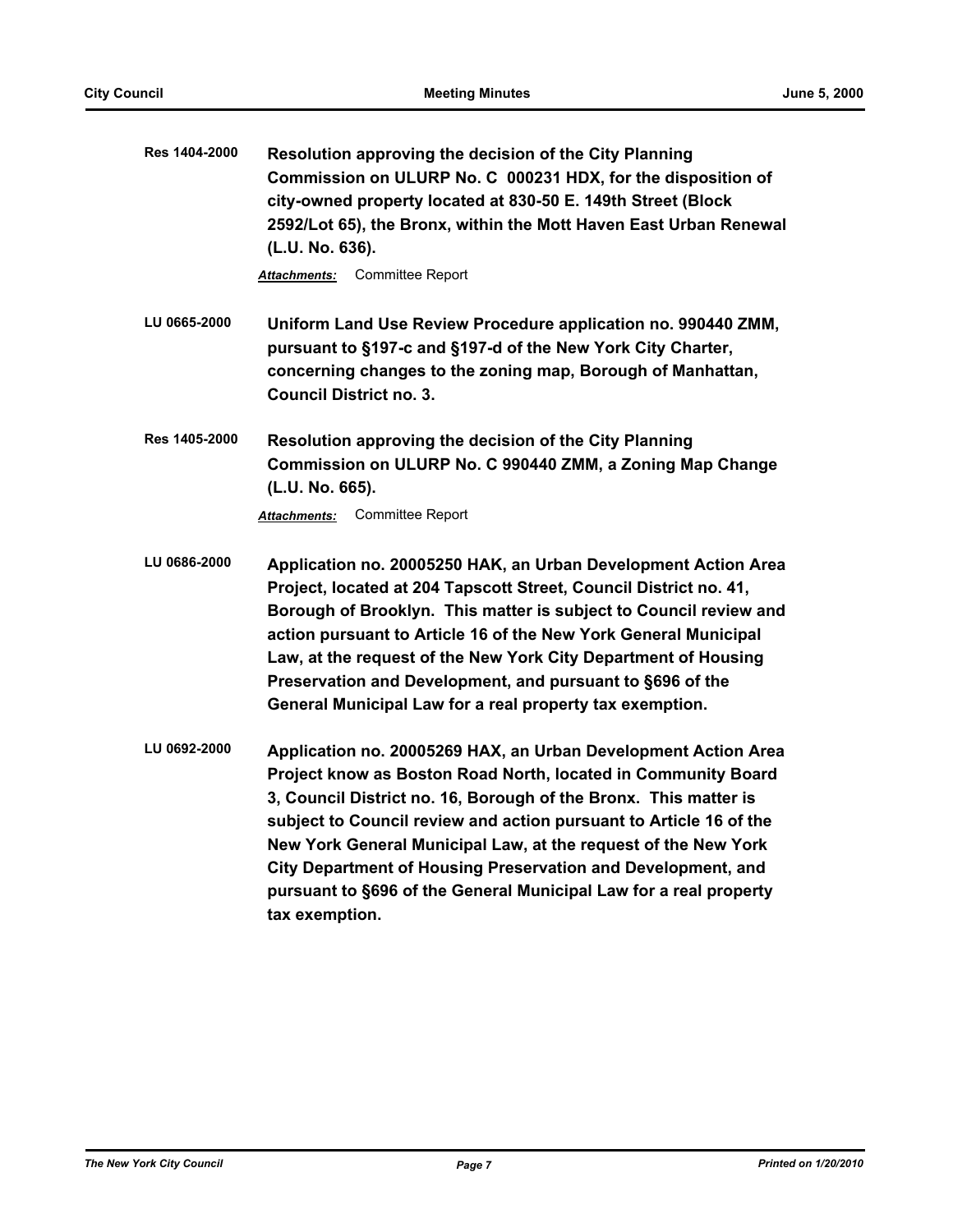| LU 0717-2000 | Application no. 20005329 HAK, an Urban Development Action Area       |
|--------------|----------------------------------------------------------------------|
|              | Project known as Bergen Street, located in Community Board 8,        |
|              | Council District no. 41, Borough of Brooklyn. This matter is subject |
|              | to Council review and action pursuant to Article 16 of the New York  |
|              | General Municipal Law, at the request of the New York City           |
|              | Department of Housing Preservation and Development and               |
|              | pursuant to §696 of the General Municipal Law for a real property    |
|              | tax exemption.                                                       |

- **LU 0756-2000 Application no. 20005395 HAK, an Urban Development Action Area Project, located at 795 Putnam Avenue, Council District no. 41, Borough of Brooklyn. This matter is subject to Council review and action pursuant to Article 16 of the New York General Municipal Law, at the request of the w York City Department of Housing Preservation and Development and pursuant to Section 577 of the Private Housing Finance Law for a partial tax exemption.**
- **LU 0759-2000 Uniform land use review procedure application no. C 990601 PPM pursuant to §197-c and §197-d of the New York City Charter concerning the disposition of twenty-four (24) city-owned properties, located in Community Board 10, Borough of Manhattan, in Council District no. 9. This application is subject to review and action by the Land Use Committee only if appealed to the Council pursuant to §197-d(b)(2) of the Charter or called up by vote of the Council pursuant to §197-d(b)(3) of the Charter.**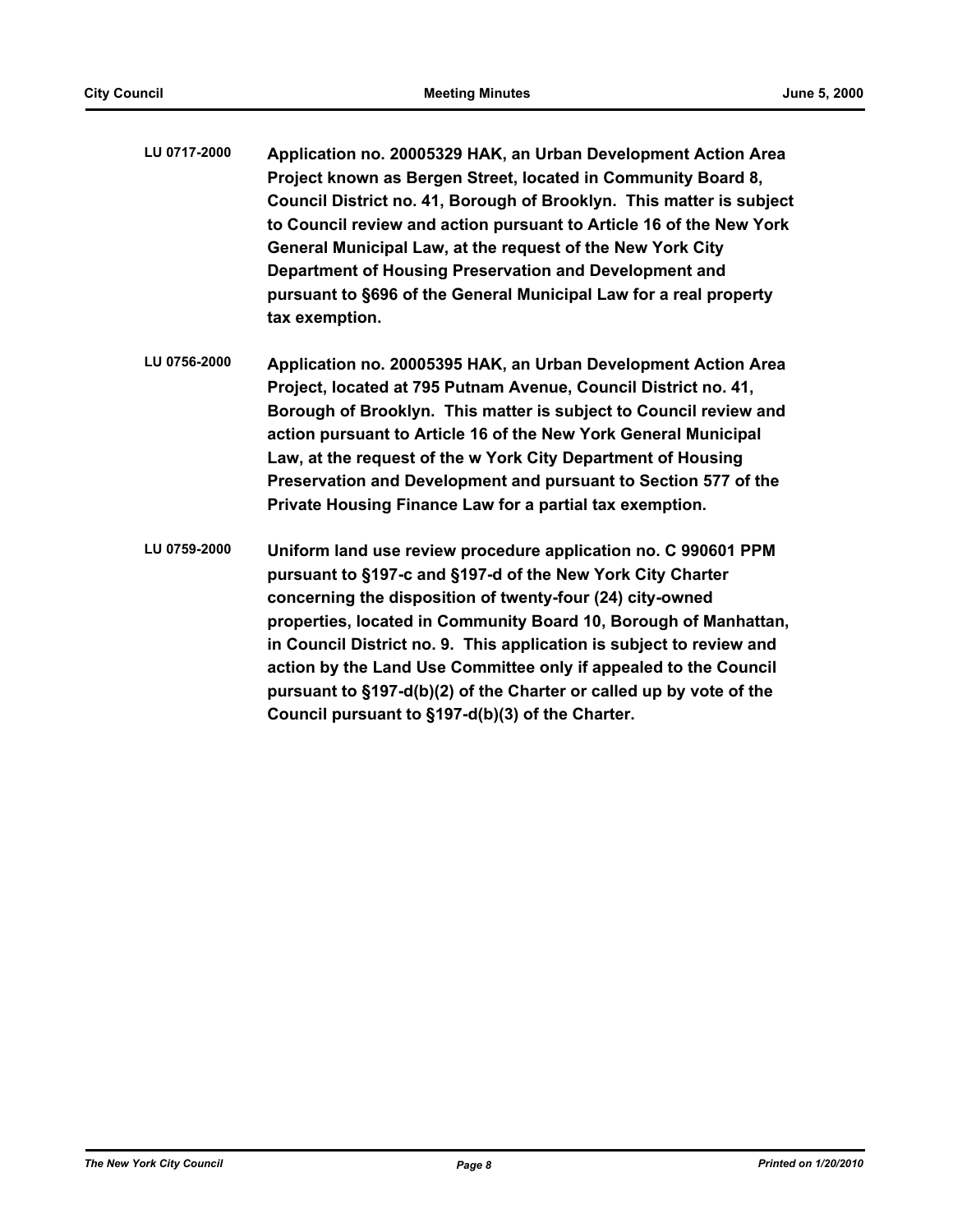**Res 1406-2000 Resolution disapproving the decision of the City Planning Commission on ULURP No. C 990601 PPM, the disposition of twenty-four (24) city-owned properties located at 150-152 West 111th Street (Block 1820/Lot 58); 144 West 113th Street (Block 1822/Lot 59); 63 Lenox Avenue (Block 1823/Lot 30); 237-239 West 111th Street (Block 1827/Lot 14); 257 West 112th Street (Block 1828/Lot 9); 270 West 113th Street (Block 1828/Lot 56); 2080 and 2078 Eighth Avenue (Block 1828/Lots 63 and 64); 2102 and 2100 Eighth Avenue (Block 1829/Lots 62 and 63); 2112 and 2116 Eighth Avenue (Block 1830/Lots 2 and 3); 249, 247, 237-239, 227 and 215 West 115th Street (Block 1831/Lots 5,6, 10, 16 and 21); 228 and 246 West 116th Street (Block 1831/Lots 47 and 56); 312 West 112th Street (Block 1846/Lot 55); 313 West 112th Street (Block 1847/Lot 13); 306 and 314 West 114th Street (Block 1848/Lots 21 and 25) and 274 West 117th Street (Block 1922/Lot 58); Manhattan (L.U. No. 759).**

*Attachments:* Committee Report

- **LU 0760-2000 Uniform land use review procedure application no. C 000086 PPR pursuant to §197-c and §197-d of the New York City Charter concerning the disposition of twenty-three (23) city-owned properties, located in Community Board 3, Borough of Staten Island, in Council District no. 51. This application is subject to review and action by the Land Use Committee only if appealed to the Council pursuant to §197-d(b)(2) of the Charter or called up by vote of the Council pursuant to §197-d(b)(3) of the Charter.**
- **LU 0762-2000 Application no. 19995174 TCM, pursuant to §20-22(6) of the Administrative Code of the City of New York, concerning the petition of Esmir Restaurant Corp., d/b/a Bistango, to continue to maintain and operate an unenclosed sidewalk café located at 413 Third Avenue, Borough of Manhattan, Council District no. 2. This application is subject to review and action by the Land Use Committee only if called-up by vote of the Council pursuant to Rule 11.20b of the Council and §20-22(6)(g) of the New York City Administrative Code.**
- **Res 1407-2000 Resolution approving the amended petition for a revocable consent for an unenclosed sidewalk café located at 415 Third Avenue, Manhattan (19995174 TCM; L.U. No. 762).**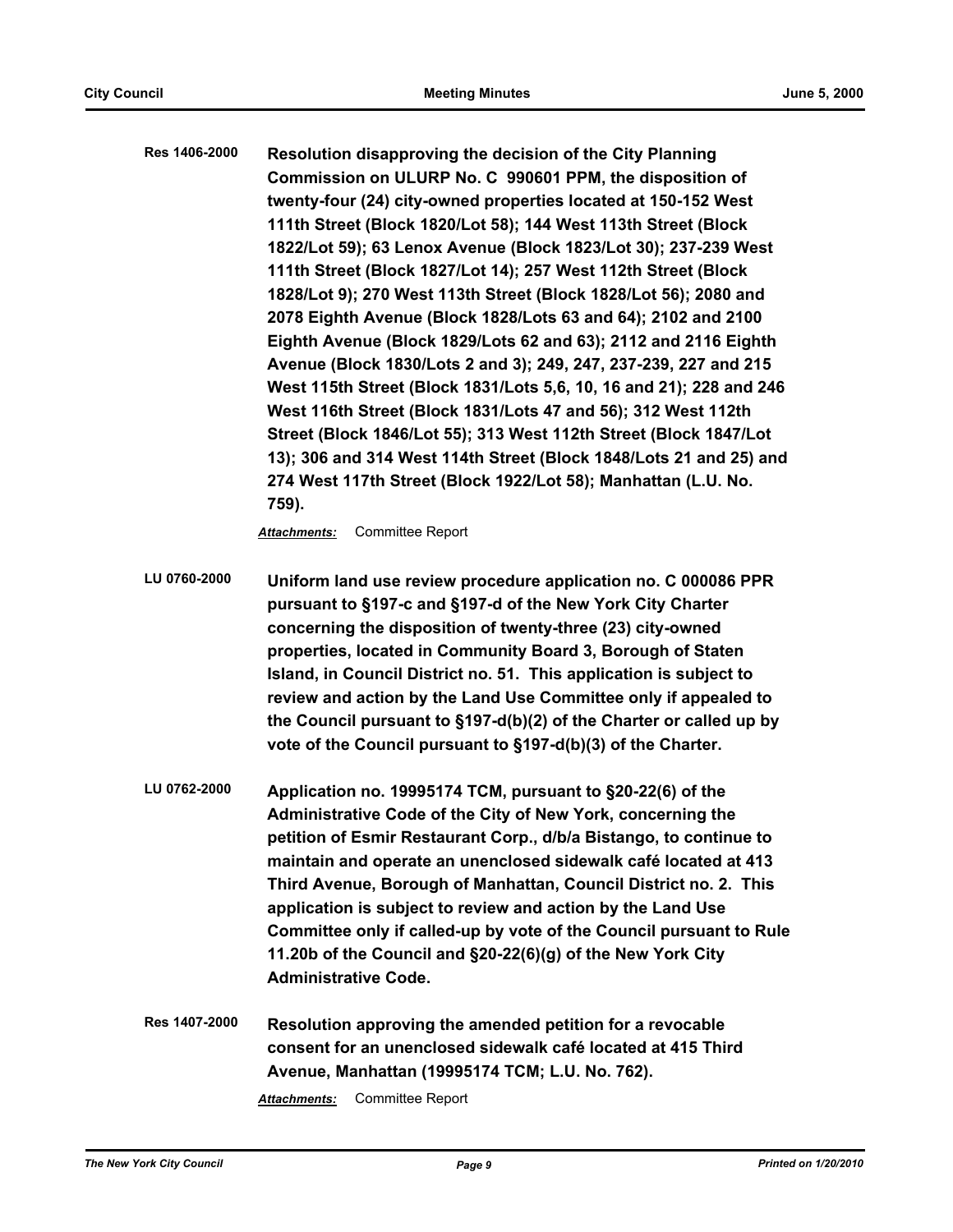- **LU 0777-2000 Uniform land use review procedure application no. C 000040 PPM pursuant to §197-c and §197-d of the New York City Charter concerning the disposition of four (4) city-owned properties, located in Community Board 12, Borough of Manhattan, in Council Districts no. 7 and 10. This application is subject to review and action by the Land Use Committee only if appealed to the Council pursuant to §197-d(b)(2) of the Charter or called up by vote of the Council pursuant to §197-d(b)(3) of the Charter.**
- **Res 1408-2000 Resolution approving the decision of the City Planning Commission on ULURP No. C 000040 PPM, for the disposition of four (4) city-owned properties located 446 and 448 West 167th Street (Block 2111/Lots 99 and 97) and 2260 and 2262 Amsterdam Avenue (Block 2129/Lots 52 and 50), Manhattan (L.U. No. 777).**

**LU 0778-2000 Application no. 20005414 HAK, an Urban Development Action Area Project known as Oceanhill South, located in Community Board 16, Council District no. 41, Borough of Brooklyn. This matter is subject to Council review and action pursuant to Article 16 of the New York General Municipal Law, at the request of the New York City Department of Housing Preservation and Development and pursuant to §696 of the General Municipal Law for a real property tax exemption.**

Report of the Committee on Parks, Recreation, Cultural Affairs, and International Intergroup **Relations** 

**Int 0630-1999 A Local Law in relation to a street name, Rev. Arthur D. Phillips Place, Borough of Staten Island.** *Attachments:* Committee Report, Fiscal Impact Statement **Enactment No:** 2000/032 **Int 0718-2000 A Local Law in relation to a street name, Gershwin Way, Borough of Manhattan and the repeal of local law number 77 for the year 1999.** *Attachments:* Committee Report, Fiscal Impact Statement **Enactment No:** 2000/033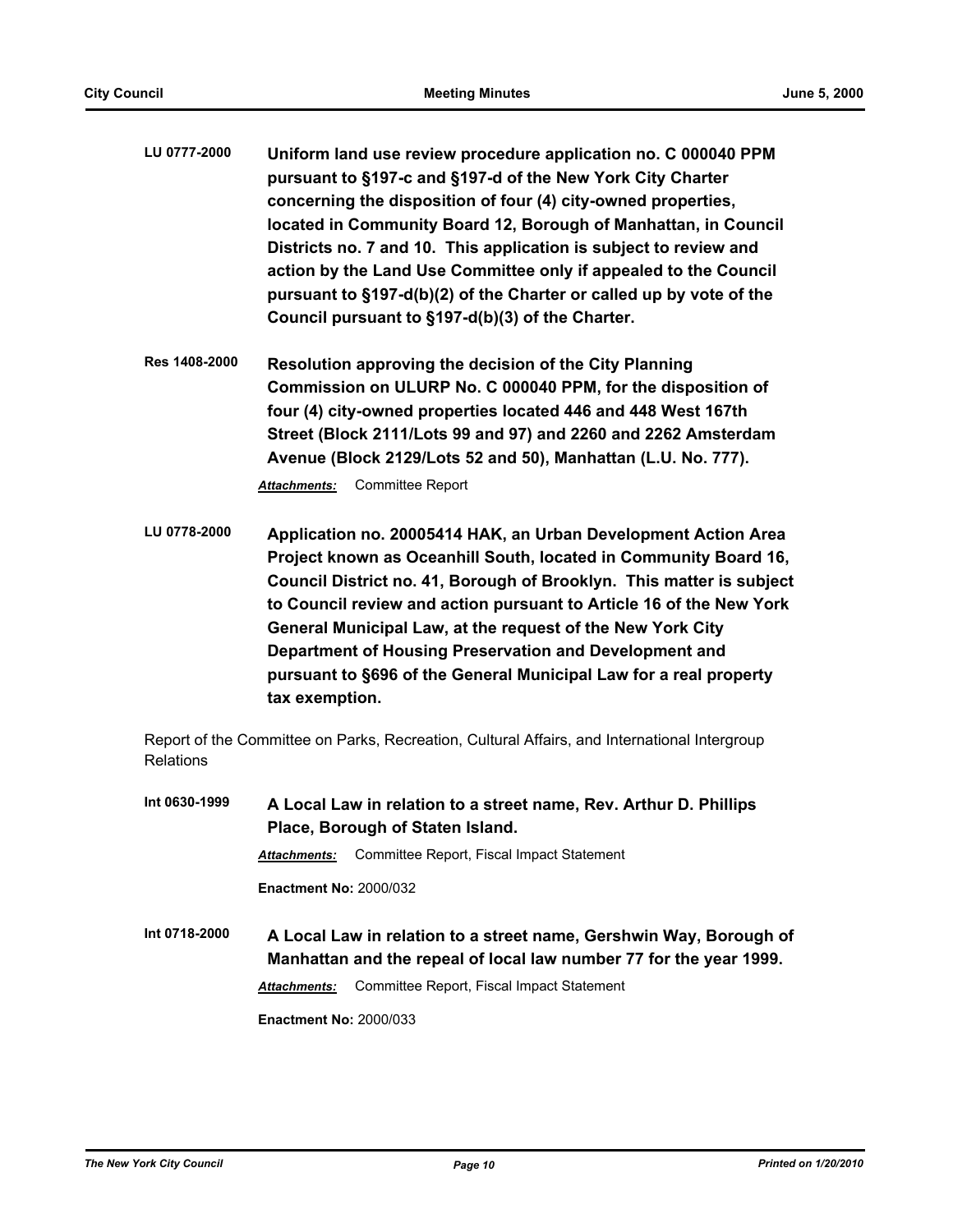| Int 0722-2000 | A Local Law in relation to a corner name, W. Haywood Burns<br>Corner, Borough of Manhattan.                                                                                                                                                                                             |  |  |  |
|---------------|-----------------------------------------------------------------------------------------------------------------------------------------------------------------------------------------------------------------------------------------------------------------------------------------|--|--|--|
|               | Committee Report, Fiscal Impact Statement<br><b>Attachments:</b>                                                                                                                                                                                                                        |  |  |  |
|               | <b>Enactment No: 2000/034</b>                                                                                                                                                                                                                                                           |  |  |  |
| Int 0738-2000 | A Local Law in relation to a park name, Joe Sabba Park, and a plaza<br>name, Veterans Memorial Plaza, Borough of Queens.                                                                                                                                                                |  |  |  |
|               | Committee Report, Fiscal Impact Statement<br><b>Attachments:</b>                                                                                                                                                                                                                        |  |  |  |
|               | <b>Enactment No: 2000/035</b>                                                                                                                                                                                                                                                           |  |  |  |
| Res 1237-2000 | Resolution urging Attorney General Janet Reno to suspend the<br>deportation hearing and to reexamine the McAllister family's case<br>with a view toward granting them political asylum, based on the<br>fact that their lives would certainly be in danger were they to be<br>deported. |  |  |  |

Report of the Committee on State and Federal Legislation

**SLR 0178-2000 State Legislation Resolution requesting the New York State Legislature to pass bills introduced by Senator Santiago, S.5629-A and by the Committee on Rules, A.8366-A, "AN ACT authorizing the city of New York to reconvey its interest in certain real property acquired by in rem tax foreclosure in the borough of Brooklyn to former owner Richard Olwek notwithstanding expiration of the two year period within which application may be made to the city to release its interest in property thus acquired; Block No. 2947, Lot No. 3 on tax map for the borough of Brooklyn".**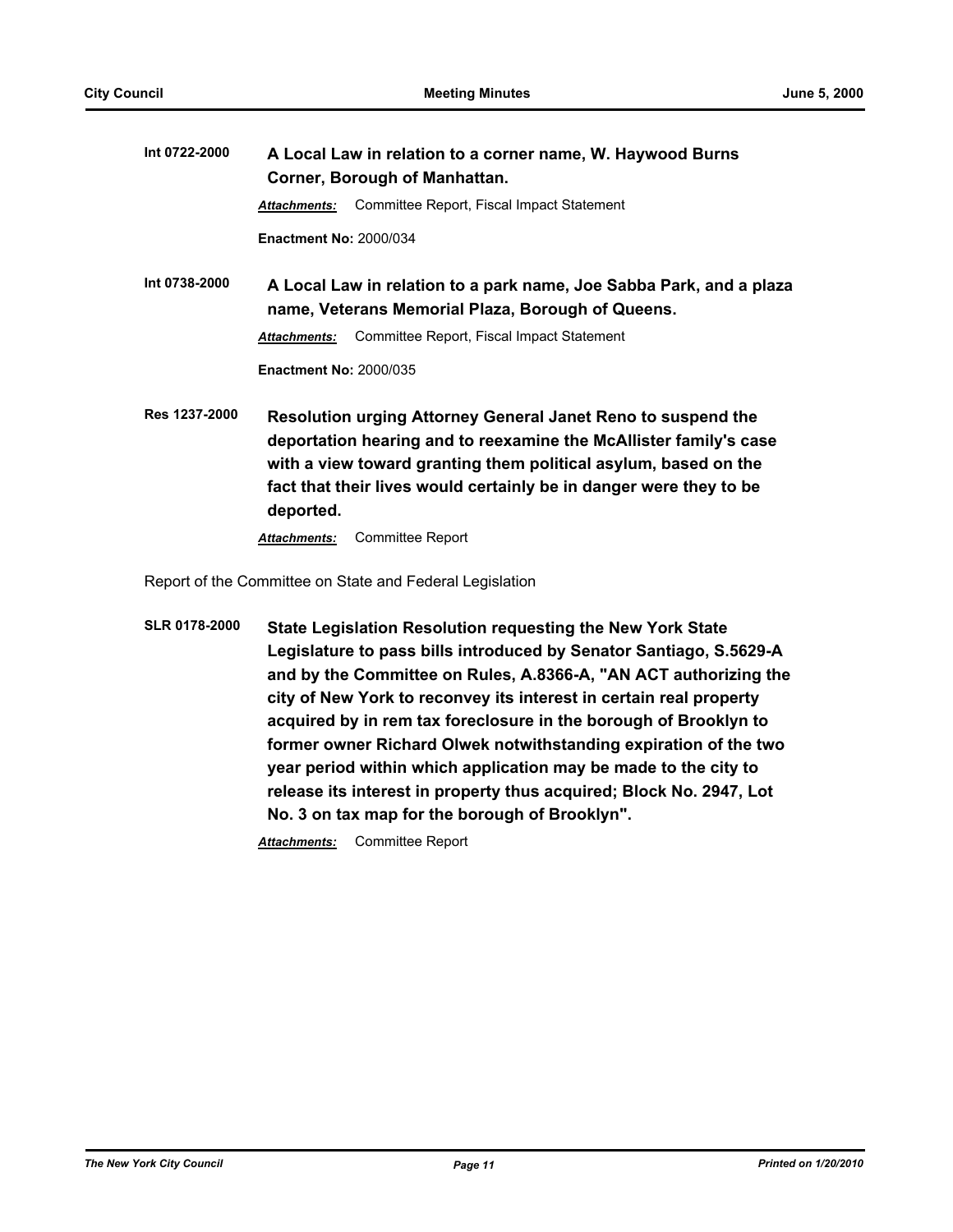**SLR 0219-2000 State Legislation Resolution requesting the New York State Legislature to pass bills introduced by Senator Markowitz, S.6995, and Assembly Member Jacobs, A.10063, "AN ACT authorizing the city of New York to reconvey its interest in certain real property acquired by in rem tax foreclosure in the borough of Brooklyn to former owner Yeshiva Rabbi Meyer Simcha HaCohn of East Flatbush synagogue, notwithstanding expiration of the two year period within which application may be made to the city to release its interest in property thus acquired; Block No. 4679, Lot No. 57 on tax map for the borough of Brooklyn".**

*Attachments:* Committee Report

**SLR 0223-2000 State Legislation Resolution requesting the New York State Legislature to pass bills introduced by Senator Seabrook, S.6857, and Assembly Member Davis, A.9856, "AN ACT authorizing the city of New York to release its interest in certain real property acquired by in rem tax foreclosure in the borough of the Bronx to former owner Gary Frederic, Ltd., the successor in interest to 420 East 178th Realty Corp., notwithstanding expiration of the two year period within which application may be made to the city to release its interest in property thus acquired; Block No. 3027, Lot No. 28 on tax map for the borough of the Bronx".**

*Attachments:* Committee Report

**SLR 0228-2000 State Legislation Resolution requesting the New York State Legislature to pass bills introduced by Senator Kruger, S.7230, and Assembly Member Seddio, A.10307, "AN ACT authorizing the city of New York to reconvey its interest in certain real property acquired by in rem tax foreclosure in the borough of Brooklyn to former owners Kenneth Sherman and Dolores Sherman, notwithstanding expiration of the two year period within which application may be made to the city to release its interest in property thus acquired; Block No. 8521, Lot No. 60 on tax map for the borough of Brooklyn".**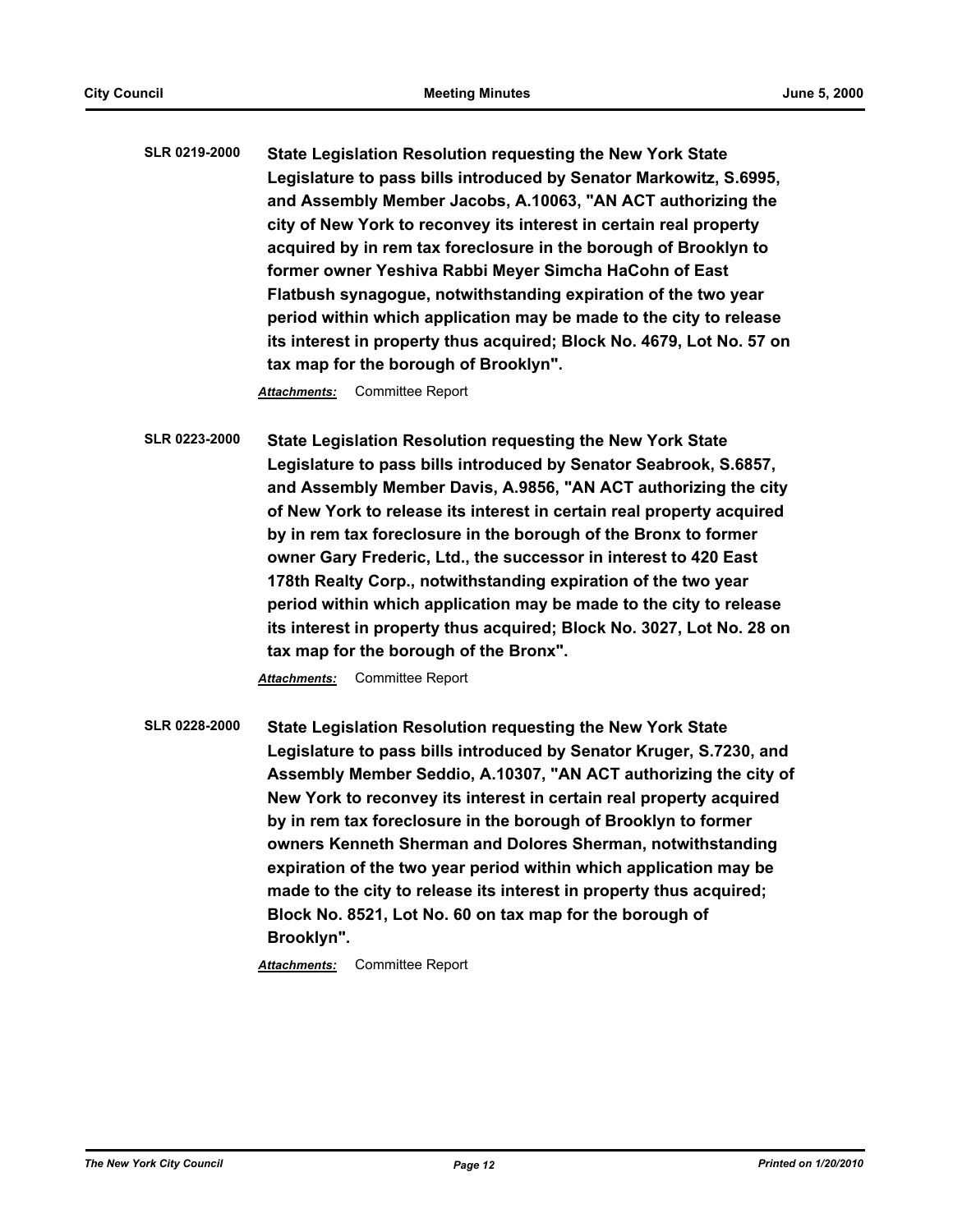| <b>SLR 0233-2000</b> | State Legislation Resolution requesting the New York State           |
|----------------------|----------------------------------------------------------------------|
|                      | Legislature to pass bills introduced by Senator Maltese, S.6999,     |
|                      | and Assembly Member Seminerio, A.9942,"AN ACT to amend               |
|                      | chapter 609 of the laws of 1996, allowing correction members of the  |
|                      | New York city employees' retirement system to elect the benefits     |
|                      | provided by chapter 936 of the laws of 1990, or chapter 631 of the   |
|                      | laws of 1993, in relation to extending the time for such elections". |
|                      |                                                                      |

*Attachments:* Committee Report, Fiscal Impact Statement

**SLR 0238-2000 State Legislation Resolution requesting the New York State Legislature to pass bills introduced by Senators Padavan, Maltese, Marchi, and Velella, S.6818, and Assembly Member Vitaliano, A.9744, "AN ACT to amend the administrative code of the city of New York, in relation to allowing members of the police pension fund to obtain retirement credit for certain periods of child care leave".**

*Attachments:* Committee Report, Fiscal Impact Statement

**SLR 0246-2000 State Legislation Resolution requesting the New York State Legislature to pass bills introduced by Senator Paterson, S.3201-A and Assembly Member Wright, A.3049-A, "AN ACT authorizing the city of New York to reconvey its interest in certain real property acquired by in rem tax foreclosure in the borough of Manhattan to former owner Elisa O'Reilly notwithstanding expiration of the two year period within which application may be made to the city to release its interest in property thus acquired; Block No. 1728, Lot No. 16 on tax map for the borough of Manhattan".**

*Attachments:* Committee Report

**SLR 0255-2000 State Legislation Resolution requesting the New York State Legislature to pass bills introduced by Senator Spano, S.7083, and Assembly Member Vitaliano, A.10025, "AN ACT to amend chapter 666 of the laws of 1990, amending the administrative code of the city of New York and the education law relating to the availability of additional pension benefits for an extended second public employment to certain retirees, in relation to extending the application of the provisions thereof ".**

*Attachments:* Committee Report, Fiscal Impact Statement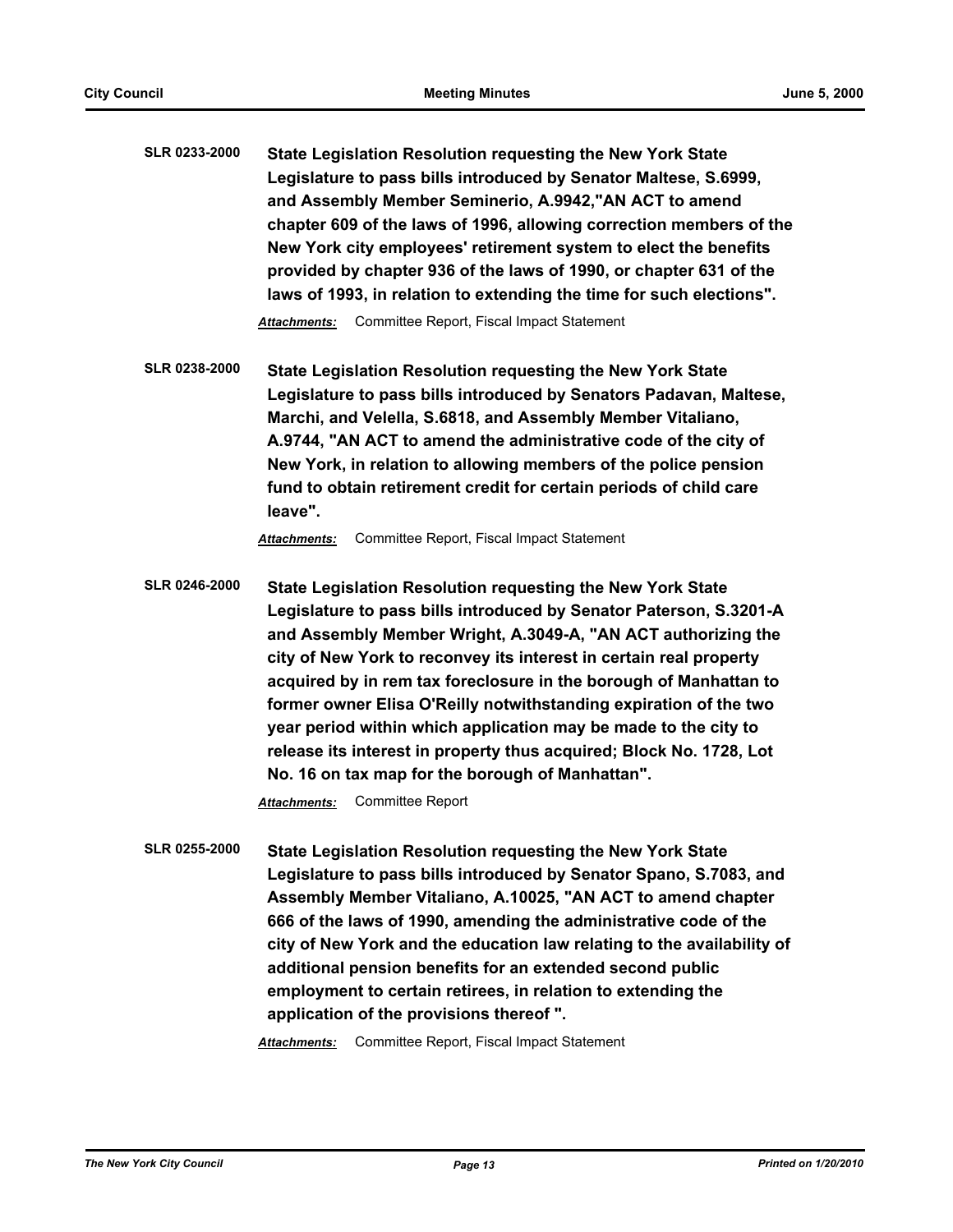| <b>SLR 0256-2000</b> | State Legislation Resolution requesting the New York State           |
|----------------------|----------------------------------------------------------------------|
|                      | Legislature to pass bills introduced by Senator Marchi, S.5870-A,    |
|                      | and by Committee on Rules, A.9040-A, "AN ACT to amend the            |
|                      | general municipal law and the retirement and social security law, in |
|                      | relation to benefits for employees of governmental entities          |
|                      | performing peace officer services in the city of New York, who are   |
|                      | injured in the performance of their duties".                         |

*Attachments:* Committee Report, Fiscal Impact Statement

**Affirmative,** 45 -

Speaker Vallone, Abel, Berman, Boyland, Carrion, Clarke, Dear, DiBrienza, Eisland, Espada, Speaker Fiala, Fisher, Foster, Freed, Golden, Harrison, Henry, Koslowitz, Linares, Lopez, Marshall, Malave-Dilan, McCaffrey, Michels, Miller, Moskowitz, Nelson, Oddo, O'Donovan, Perkins, Pinkett, Povman, Provenzano, Speaker Rivera, Robinson, Robles, Rodriguez, Sabini, Spigner, Stabile, Warden, Watkins, White, Wooten and Ognibene

**Negative,** 3 -

Leffler, Quinn and Reed

**Excused,** 2 -

Cruz and Eldridge

**SLR 0261-2000 State Legislation Resolution requesting the New York State Legislature to pass bills introduced by Senator Maltese, S.7493-A, and by Committee on Rules, A.10952-A, "AN ACT to amend the retirement and social security law and the administrative code of the city of New York, in relation to the establishment of twenty-five year retirement programs for deputy sheriffs who are subject to articles 11 and 15 of such law; and in relation to providing for employer pick up, pursuant to provisions of the internal revenue code, of certain additional member contributions required to be made by certain participants in the twenty-five year retirement programs".**

*Attachments:* Committee Report, Fiscal Impact Statement

12. General Order Calendar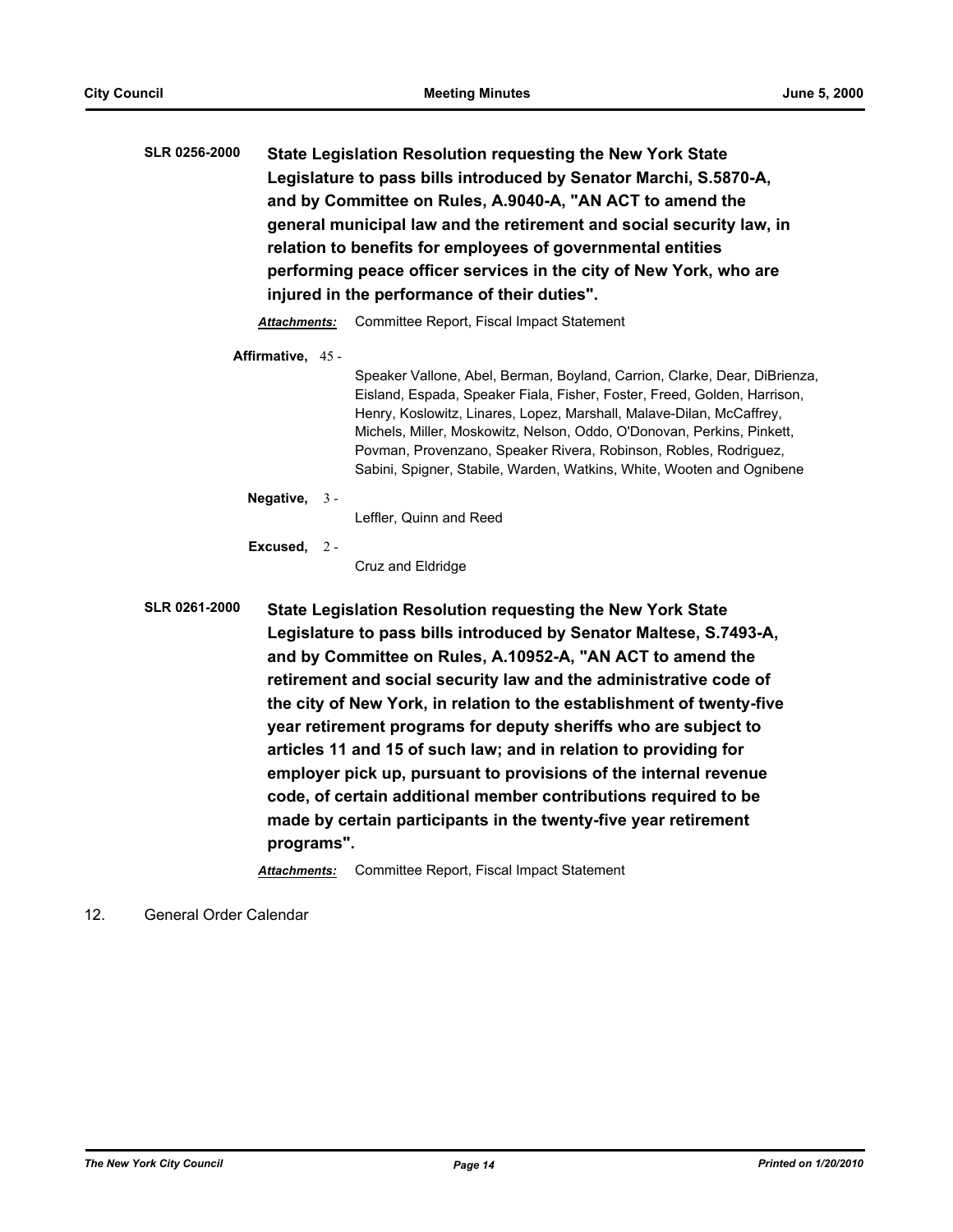**Int 0753-2000 A Local Law in relation to the date by which if the expense budget is not adopted, the expense budget and tax rate adopted as modified for the current fiscal year shall be deemed to have been extended for the new fiscal year until such time as a new expense budget has been adopted, the date by which if a capital budget and a capital program have not been adopted the unutilized portion of all prior capital appropriations shall be deemed reappropriated, the dates of mayoral disapprovals of Council action and Council overrides thereof, and the date by which if the Council has not fixed the tax rates for the ensuing fiscal year, the commissioner of finance shall be authorized to complete the assessment rolls using estimated rates, relating to the fiscal year two thousand one**

*Attachments:* Fiscal Impact Statement

**LU 0758-2000 Uniform land use review procedure application no. C 990449 PPK pursuant to §197-c and §197-d of the New York City Charter concerning the disposition of seven (7) city-owned properties, located in Community Board 1, Borough of Brooklyn, in Council Districts no. 33 and 34. This application is subject to review and action by the Land Use Committee only if appealed to the Council pursuant to §197-d(b)(2) of the Charter or called up by vote of the Council pursuant to §197-d(b)(3) of the Charter.**

**Res 1409-2000 Resolution approving with modifications the decision of the City Planning Commission on ULURP No. C 990449 PPK, for the disposition of seven (7) city-owned properties located at South 8 Street (Block 2136/Lot 111), Driggs Avenue (Block 2446/Lot 62), 377 Broadway (Block 2463/Lot 34), 54 Morgan Avenue (Block 3003/Lot 3), 316 Maujer Street (Block 3021/Lot 22), 207 Meserole Street (Block 3045/Lot 23), and Varet Street (Block 3109/Lot 53), Brooklyn (L.U. No. 758).**

*Attachments:* Committee Report

# **T1999-86 Commissioner of Deeds**

Coupled on General Order

Finance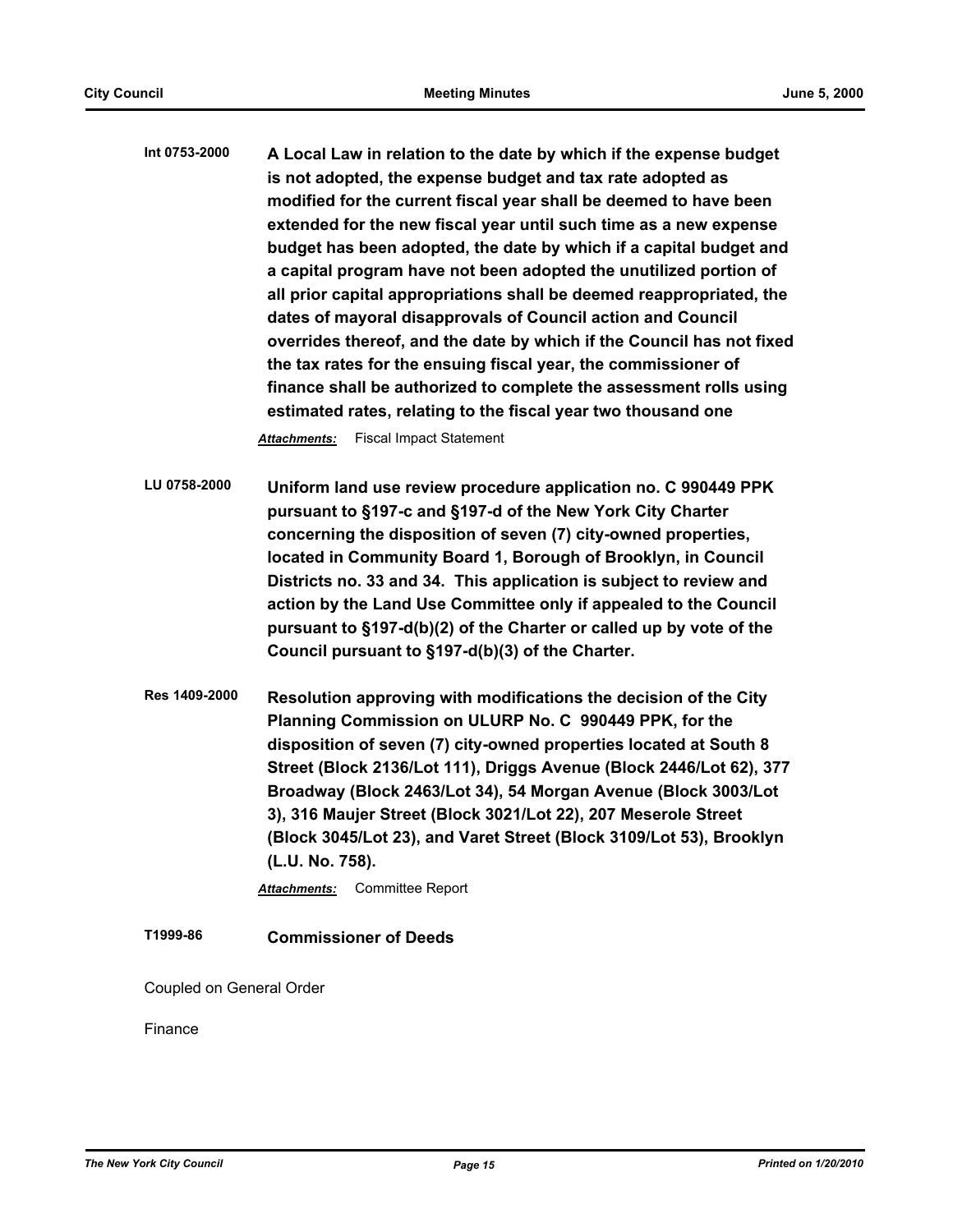**Res 1398-2000 Resolution approving an Urban Development Action Area Project located at 204 Tapscott Street (Block 3549/Lot 46), Brooklyn, and waiving the urban development action area designation requirement and the Uniform Land Use Review Procedure, pursuant to Sections 693 and 694 of the General Municipal Law (L.U. No. 686; 20005250 HAK).**

*Attachments:* Committee Report

**Res 1399-2000 Resolution approving an Urban Development Action Area Project located at Fulton Avenue and East 170th Street between 3rd and Franklin Avenues, Franklin and Clinton Avenues between East 169th Street and Jefferson Place, Crotona Avenue and Crotona Park South between Clinton and Prospect Avenues, Freeman Street between Union and Prospect Avenues (Block 2931/Lots 38-42, 44, 45 and 47; Block 2931/Lot 48, 49 and 124; Block 2933/Lots 1, 2, 34, 35, 36 and 39; Block 2933/Lot 40, 42, 44, 45, 46 and 48; Block 2933/ Lots 52, 53, 54, 55 and 57-60; Block 2936/Lots 45 and 43; Block 2937/Lots 33-36, 38, 40 and 41 and Block 2935/Lot 53); the Bronx, and waiving the urban development action area designation requirement and the Uniform Land Use Review Procedure, pursuant to Sections 693 and 694 of the General Municipal Law (L.U. No. 692; 20005269 HAX).**

*Attachments:* Committee Report

**Res 1400-2000 Resolution approving an Urban Development Action Area Project located at Rochester Avenue between Sterling Place and St. Johns Place; Bergen Street and St. Marks Street between Rochester Avenue and Buffalo Avenue (Block 1380/Lot 4; Block 1356/Lots 11, 13, 14, 15, 17, 18, 19, 21, 22 and 57), Brooklyn, and waiving the urban development action area designation requirement and the Uniform Land Use Review Procedure, pursuant to Sections 693 and 694 of the General Municipal Law (L.U. No. 717; 20005329 HAK).**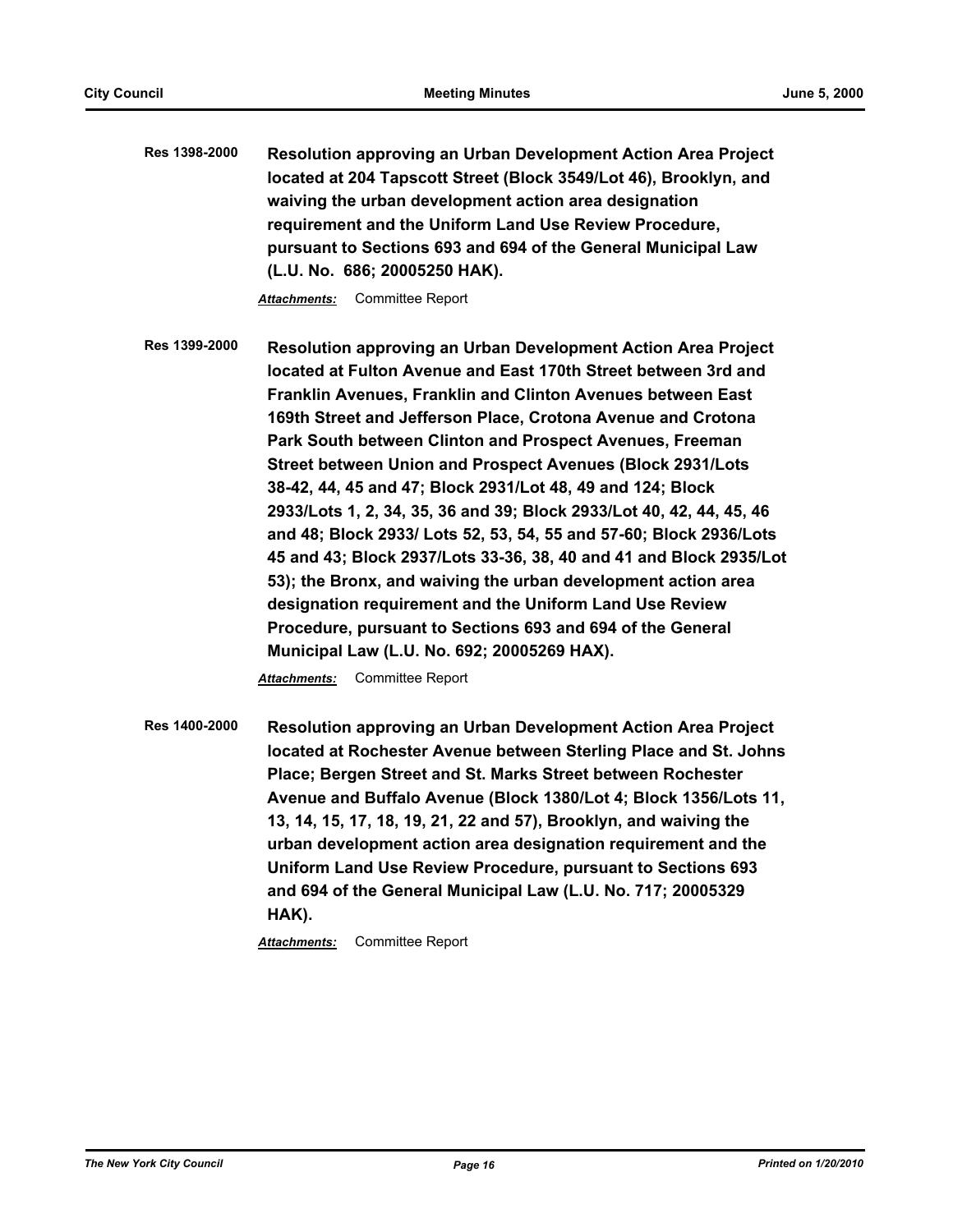| Res 1401-2000 | Resolution approving an Urban Development Action Area Project  |
|---------------|----------------------------------------------------------------|
|               | located at 795 Putnam Avenue (Block 1647/Lot 1), Brooklyn, and |
|               | waiving the urban development action area designation          |
|               | requirement and the Uniform Land Use Review Procedure,         |
|               | pursuant to Sections 693 and 694 of the General Municipal Law  |
|               | (L.U. No. 756; 20005395 HAK).                                  |
|               |                                                                |

**Res 1402-2000 Resolution approving an Urban Development Action Area Project located at Park Place and Sterling Place between Ralph Avenue and Howard Avenue (Block 1466/Lots 1, 6, 7-10, 12, 20, 22, 24, 27, 29-33, 35, 36, 38, 41, 55, 57, 60, 63, 69, 71 and 141), Brooklyn, and waiving the urban development action area designation requirement and the Uniform Land Use Review Procedure, pursuant to Sections 693 and 694 of the General Municipal Law (L.U. No. 778; 20005414 HAK).**

*Attachments:* Committee Report

Land Use

**Res 1403-2000 Resolution approving the First Amendment to the Mott Haven East Urban Renewal Plan, for the Mott Haven East Urban Renewal Area, approving the designation of the area and approving the decision of the City Planning Commission on ULURP No. C 000230 HUX (L.U. No. 635).**

*Attachments:* Committee Report

**Res 1404-2000 Resolution approving the decision of the City Planning Commission on ULURP No. C 000231 HDX, for the disposition of city-owned property located at 830-50 E. 149th Street (Block 2592/Lot 65), the Bronx, within the Mott Haven East Urban Renewal (L.U. No. 636).**

*Attachments:* Committee Report

**Res 1405-2000 Resolution approving the decision of the City Planning Commission on ULURP No. C 990440 ZMM, a Zoning Map Change (L.U. No. 665).**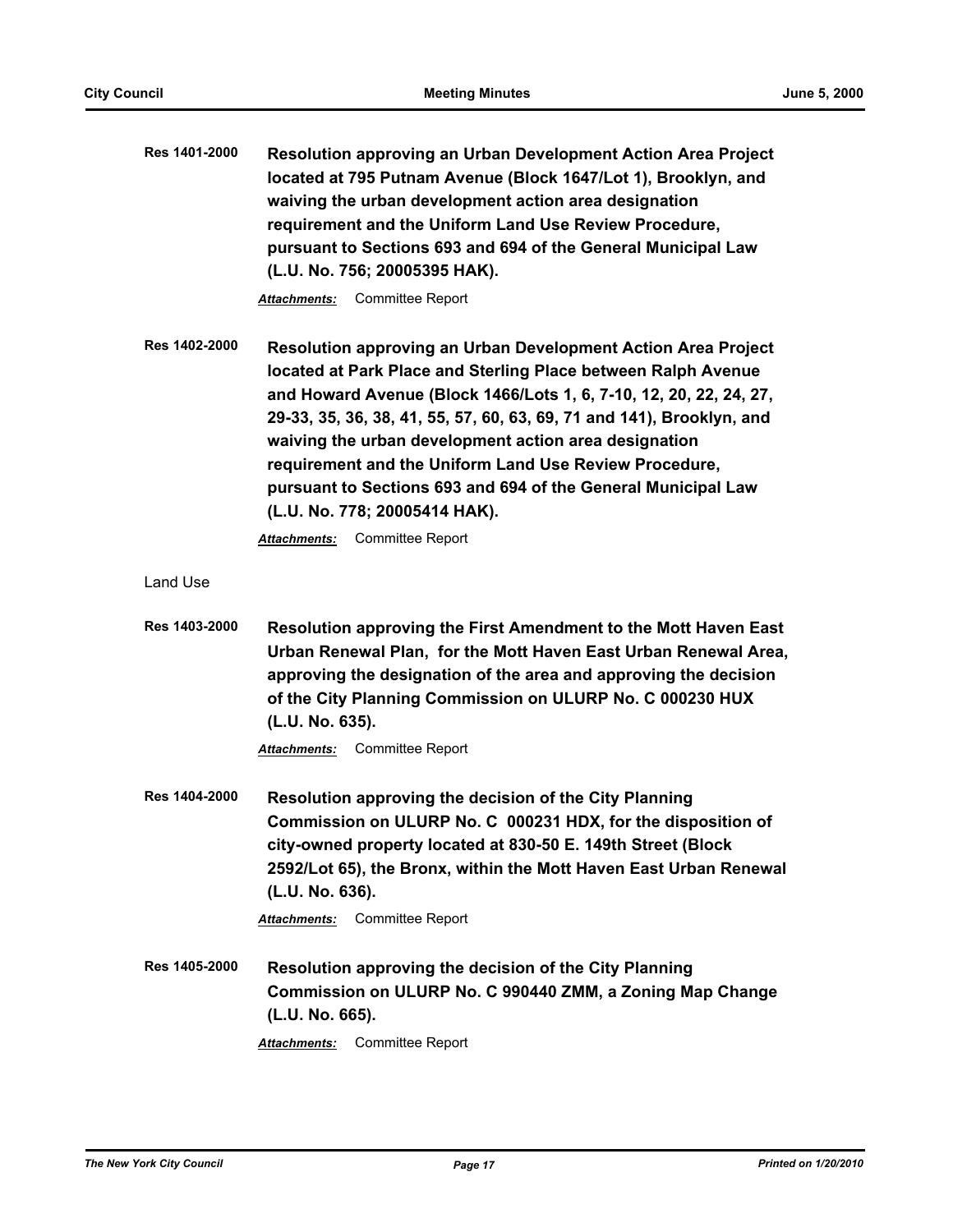| Res 1406-2000 | Resolution disapproving the decision of the City Planning<br>Commission on ULURP No. C 990601 PPM, the disposition of                                                                               |                                                                |  |  |                                                                                                                                         |
|---------------|-----------------------------------------------------------------------------------------------------------------------------------------------------------------------------------------------------|----------------------------------------------------------------|--|--|-----------------------------------------------------------------------------------------------------------------------------------------|
|               |                                                                                                                                                                                                     |                                                                |  |  |                                                                                                                                         |
|               | twenty-four (24) city-owned properties located at 150-152 West                                                                                                                                      |                                                                |  |  |                                                                                                                                         |
|               | 111th Street (Block 1820/Lot 58); 144 West 113th Street (Block                                                                                                                                      |                                                                |  |  |                                                                                                                                         |
|               | 1822/Lot 59); 63 Lenox Avenue (Block 1823/Lot 30); 237-239 West                                                                                                                                     |                                                                |  |  |                                                                                                                                         |
|               | 111th Street (Block 1827/Lot 14); 257 West 112th Street (Block<br>1828/Lot 9); 270 West 113th Street (Block 1828/Lot 56); 2080 and<br>2078 Eighth Avenue (Block 1828/Lots 63 and 64); 2102 and 2100 |                                                                |  |  |                                                                                                                                         |
|               |                                                                                                                                                                                                     |                                                                |  |  |                                                                                                                                         |
|               |                                                                                                                                                                                                     |                                                                |  |  |                                                                                                                                         |
|               | Eighth Avenue (Block 1829/Lots 62 and 63); 2112 and 2116 Eighth<br>Avenue (Block 1830/Lots 2 and 3); 249, 247, 237-239, 227 and 215                                                                 |                                                                |  |  |                                                                                                                                         |
|               |                                                                                                                                                                                                     |                                                                |  |  |                                                                                                                                         |
|               | West 115th Street (Block 1831/Lots 5,6, 10, 16 and 21); 228 and 246<br>West 116th Street (Block 1831/Lots 47 and 56); 312 West 112th                                                                |                                                                |  |  |                                                                                                                                         |
|               |                                                                                                                                                                                                     |                                                                |  |  | Street (Block 1846/Lot 55); 313 West 112th Street (Block 1847/Lot<br>13); 306 and 314 West 114th Street (Block 1848/Lots 21 and 25) and |
|               |                                                                                                                                                                                                     | 274 West 117th Street (Block 1922/Lot 58); Manhattan (L.U. No. |  |  |                                                                                                                                         |
|               |                                                                                                                                                                                                     | 759).                                                          |  |  |                                                                                                                                         |
|               | Committee Report<br>Attachments:                                                                                                                                                                    |                                                                |  |  |                                                                                                                                         |
| Res 1407-2000 | Resolution approving the amended petition for a revocable                                                                                                                                           |                                                                |  |  |                                                                                                                                         |
|               | consent for an unenclosed sidewalk café located at 415 Third                                                                                                                                        |                                                                |  |  |                                                                                                                                         |

**Avenue, Manhattan (19995174 TCM; L.U. No. 762).**

*Attachments:* Committee Report

**Res 1408-2000 Resolution approving the decision of the City Planning Commission on ULURP No. C 000040 PPM, for the disposition of four (4) city-owned properties located 446 and 448 West 167th Street (Block 2111/Lots 99 and 97) and 2260 and 2262 Amsterdam Avenue (Block 2129/Lots 52 and 50), Manhattan (L.U. No. 777).** *Attachments:* Committee Report

Parks, Recreation, Cultural Affairs, and Intergroup Relations

**Int 0630-1999 A Local Law in relation to a street name, Rev. Arthur D. Phillips Place, Borough of Staten Island.** *Attachments:* Committee Report, Fiscal Impact Statement **Enactment No:** 2000/032 **Int 0718-2000 A Local Law in relation to a street name, Gershwin Way, Borough of Manhattan and the repeal of local law number 77 for the year 1999.** *Attachments:* Committee Report, Fiscal Impact Statement

**Enactment No:** 2000/033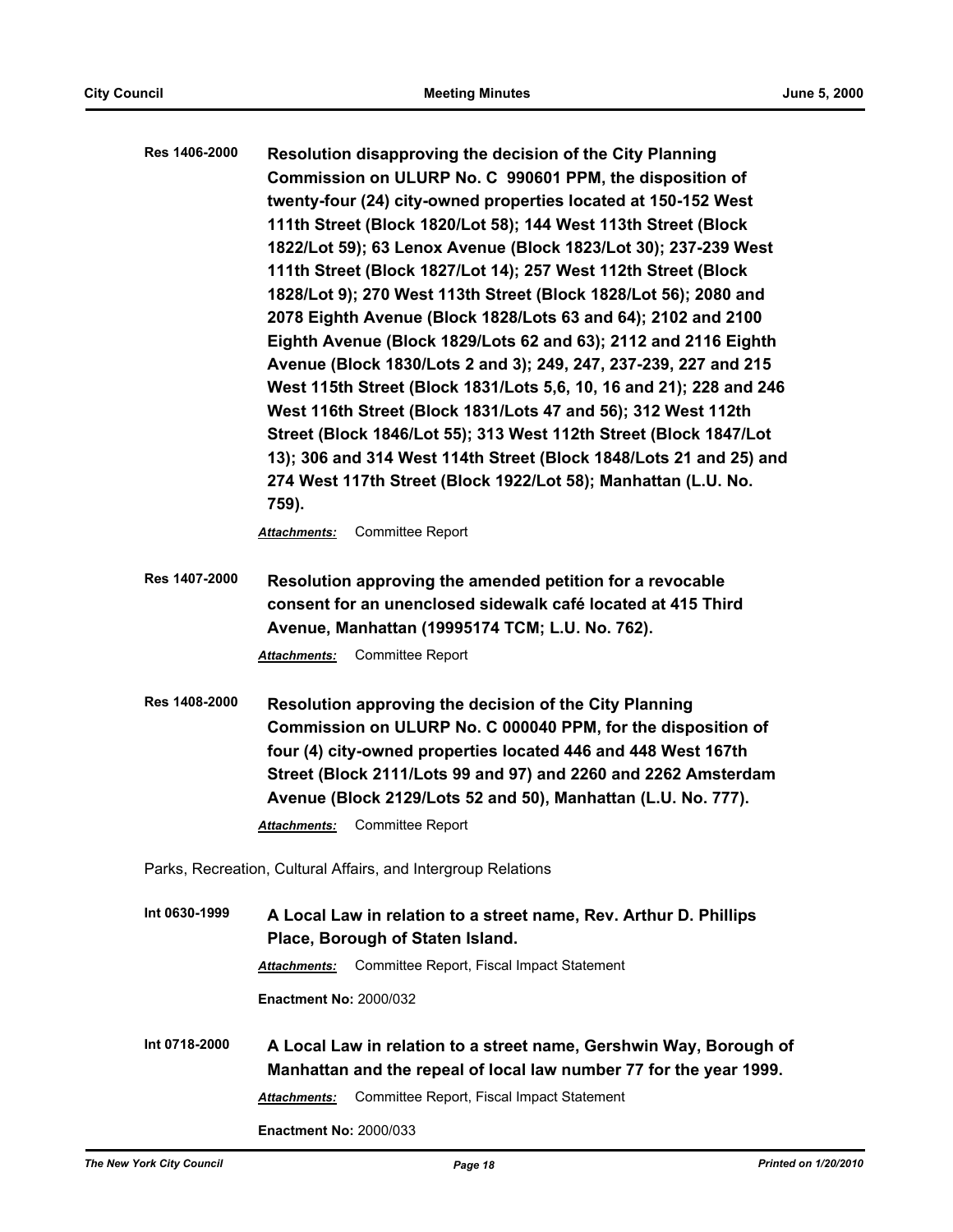| Int 0722-2000 | A Local Law in relation to a corner name, W. Haywood Burns<br>Corner, Borough of Manhattan. |                                                                                                                                   |
|---------------|---------------------------------------------------------------------------------------------|-----------------------------------------------------------------------------------------------------------------------------------|
|               | <b>Attachments:</b>                                                                         | Committee Report, Fiscal Impact Statement                                                                                         |
|               | <b>Enactment No: 2000/034</b>                                                               |                                                                                                                                   |
| Int 0738-2000 |                                                                                             | A Local Law in relation to a park name, Joe Sabba Park, and a plaza<br>name, Veterans Memorial Plaza, Borough of Queens.          |
|               | <b>Attachments:</b>                                                                         | Committee Report, Fiscal Impact Statement                                                                                         |
|               | <b>Enactment No: 2000/035</b>                                                               |                                                                                                                                   |
| Res 1237-2000 |                                                                                             | Resolution urging Attorney General Janet Reno to suspend the<br>denortation hearing and to reexamine the McAllister family's case |

**deportation hearing and to reexamine the McAllister family's case with a view toward granting them political asylum, based on the fact that their lives would certainly be in danger were they to be deported.**

*Attachments:* Committee Report

State and Federal Legislation

**SLR 0178-2000 State Legislation Resolution requesting the New York State Legislature to pass bills introduced by Senator Santiago, S.5629-A and by the Committee on Rules, A.8366-A, "AN ACT authorizing the city of New York to reconvey its interest in certain real property acquired by in rem tax foreclosure in the borough of Brooklyn to former owner Richard Olwek notwithstanding expiration of the two year period within which application may be made to the city to release its interest in property thus acquired; Block No. 2947, Lot No. 3 on tax map for the borough of Brooklyn".**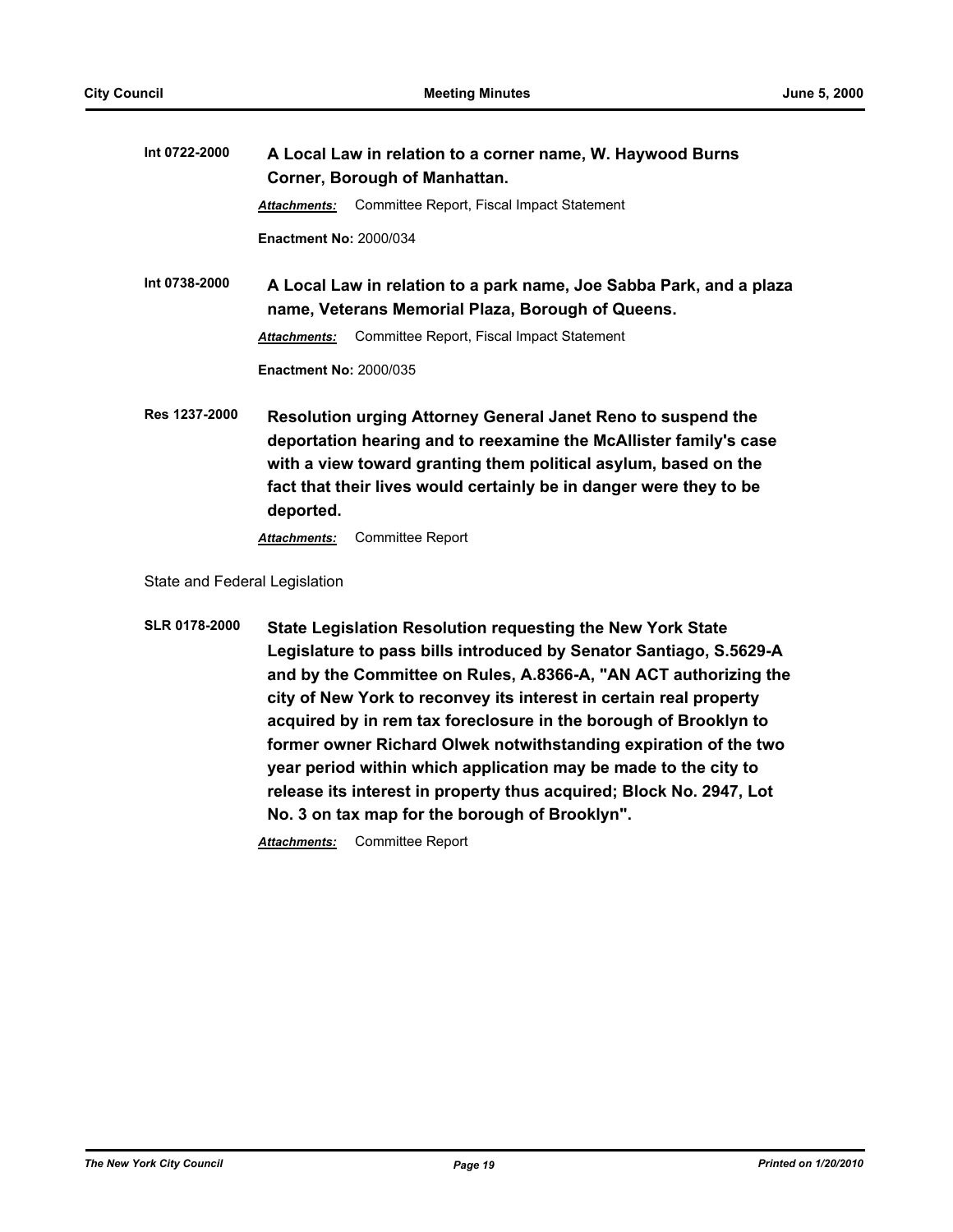**SLR 0219-2000 State Legislation Resolution requesting the New York State Legislature to pass bills introduced by Senator Markowitz, S.6995, and Assembly Member Jacobs, A.10063, "AN ACT authorizing the city of New York to reconvey its interest in certain real property acquired by in rem tax foreclosure in the borough of Brooklyn to former owner Yeshiva Rabbi Meyer Simcha HaCohn of East Flatbush synagogue, notwithstanding expiration of the two year period within which application may be made to the city to release its interest in property thus acquired; Block No. 4679, Lot No. 57 on tax map for the borough of Brooklyn".**

*Attachments:* Committee Report

**SLR 0223-2000 State Legislation Resolution requesting the New York State Legislature to pass bills introduced by Senator Seabrook, S.6857, and Assembly Member Davis, A.9856, "AN ACT authorizing the city of New York to release its interest in certain real property acquired by in rem tax foreclosure in the borough of the Bronx to former owner Gary Frederic, Ltd., the successor in interest to 420 East 178th Realty Corp., notwithstanding expiration of the two year period within which application may be made to the city to release its interest in property thus acquired; Block No. 3027, Lot No. 28 on tax map for the borough of the Bronx".**

*Attachments:* Committee Report

**SLR 0228-2000 State Legislation Resolution requesting the New York State Legislature to pass bills introduced by Senator Kruger, S.7230, and Assembly Member Seddio, A.10307, "AN ACT authorizing the city of New York to reconvey its interest in certain real property acquired by in rem tax foreclosure in the borough of Brooklyn to former owners Kenneth Sherman and Dolores Sherman, notwithstanding expiration of the two year period within which application may be made to the city to release its interest in property thus acquired; Block No. 8521, Lot No. 60 on tax map for the borough of Brooklyn".**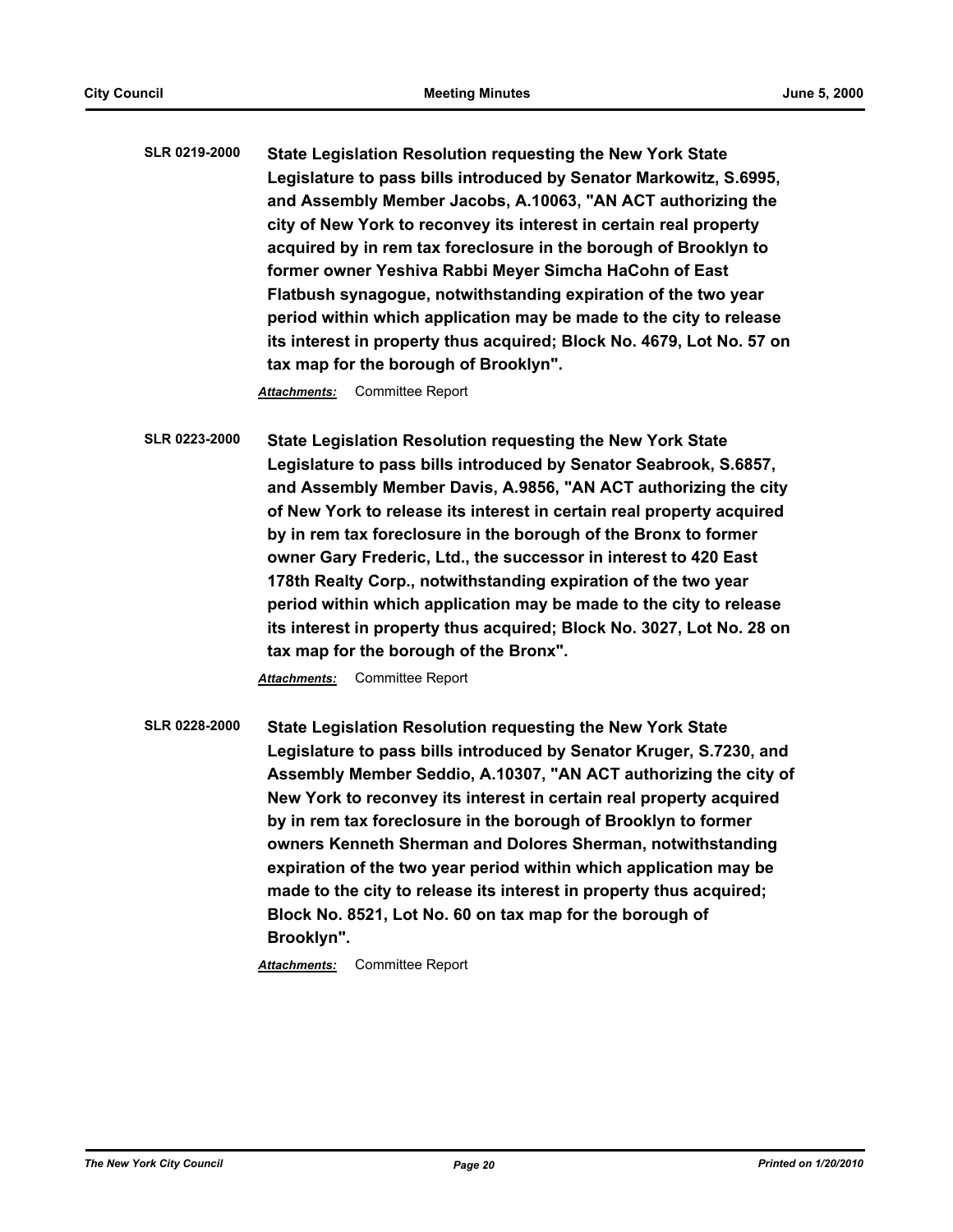| <b>SLR 0233-2000</b> | State Legislation Resolution requesting the New York State           |
|----------------------|----------------------------------------------------------------------|
|                      | Legislature to pass bills introduced by Senator Maltese, S.6999,     |
|                      | and Assembly Member Seminerio, A.9942,"AN ACT to amend               |
|                      | chapter 609 of the laws of 1996, allowing correction members of the  |
|                      | New York city employees' retirement system to elect the benefits     |
|                      | provided by chapter 936 of the laws of 1990, or chapter 631 of the   |
|                      | laws of 1993, in relation to extending the time for such elections". |
|                      |                                                                      |

*Attachments:* Committee Report, Fiscal Impact Statement

**SLR 0238-2000 State Legislation Resolution requesting the New York State Legislature to pass bills introduced by Senators Padavan, Maltese, Marchi, and Velella, S.6818, and Assembly Member Vitaliano, A.9744, "AN ACT to amend the administrative code of the city of New York, in relation to allowing members of the police pension fund to obtain retirement credit for certain periods of child care leave".**

*Attachments:* Committee Report, Fiscal Impact Statement

**SLR 0246-2000 State Legislation Resolution requesting the New York State Legislature to pass bills introduced by Senator Paterson, S.3201-A and Assembly Member Wright, A.3049-A, "AN ACT authorizing the city of New York to reconvey its interest in certain real property acquired by in rem tax foreclosure in the borough of Manhattan to former owner Elisa O'Reilly notwithstanding expiration of the two year period within which application may be made to the city to release its interest in property thus acquired; Block No. 1728, Lot No. 16 on tax map for the borough of Manhattan".**

*Attachments:* Committee Report

**SLR 0255-2000 State Legislation Resolution requesting the New York State Legislature to pass bills introduced by Senator Spano, S.7083, and Assembly Member Vitaliano, A.10025, "AN ACT to amend chapter 666 of the laws of 1990, amending the administrative code of the city of New York and the education law relating to the availability of additional pension benefits for an extended second public employment to certain retirees, in relation to extending the application of the provisions thereof ".**

*Attachments:* Committee Report, Fiscal Impact Statement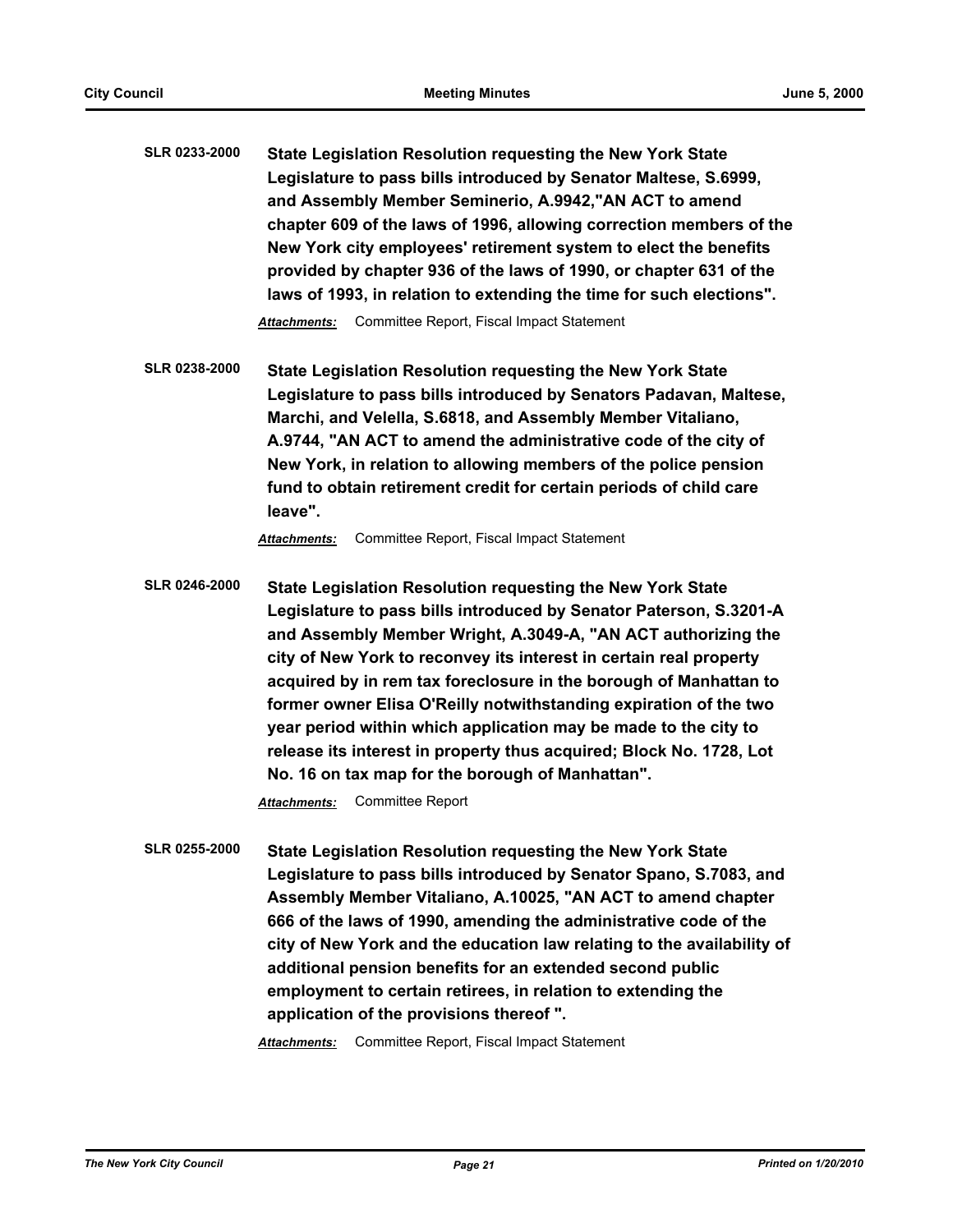**SLR 0256-2000 State Legislation Resolution requesting the New York State Legislature to pass bills introduced by Senator Marchi, S.5870-A, and by Committee on Rules, A.9040-A, "AN ACT to amend the general municipal law and the retirement and social security law, in relation to benefits for employees of governmental entities performing peace officer services in the city of New York, who are injured in the performance of their duties".**

*Attachments:* Committee Report, Fiscal Impact Statement

**SLR 0261-2000 State Legislation Resolution requesting the New York State Legislature to pass bills introduced by Senator Maltese, S.7493-A, and by Committee on Rules, A.10952-A, "AN ACT to amend the retirement and social security law and the administrative code of the city of New York, in relation to the establishment of twenty-five year retirement programs for deputy sheriffs who are subject to articles 11 and 15 of such law; and in relation to providing for employer pick up, pursuant to provisions of the internal revenue code, of certain additional member contributions required to be made by certain participants in the twenty-five year retirement programs".**

*Attachments:* Committee Report, Fiscal Impact Statement

# General Order Calendar

**Res 1409-2000 Resolution approving with modifications the decision of the City Planning Commission on ULURP No. C 990449 PPK, for the disposition of seven (7) city-owned properties located at South 8 Street (Block 2136/Lot 111), Driggs Avenue (Block 2446/Lot 62), 377 Broadway (Block 2463/Lot 34), 54 Morgan Avenue (Block 3003/Lot 3), 316 Maujer Street (Block 3021/Lot 22), 207 Meserole Street (Block 3045/Lot 23), and Varet Street (Block 3109/Lot 53), Brooklyn (L.U. No. 758).**

*Attachments:* Committee Report

# **T1999-86 Commissioner of Deeds**

*The Public Advocate (Mr. Green) put the question whether the Council would agree with and adopt such reports which were decided in the affirmative by the following vote:*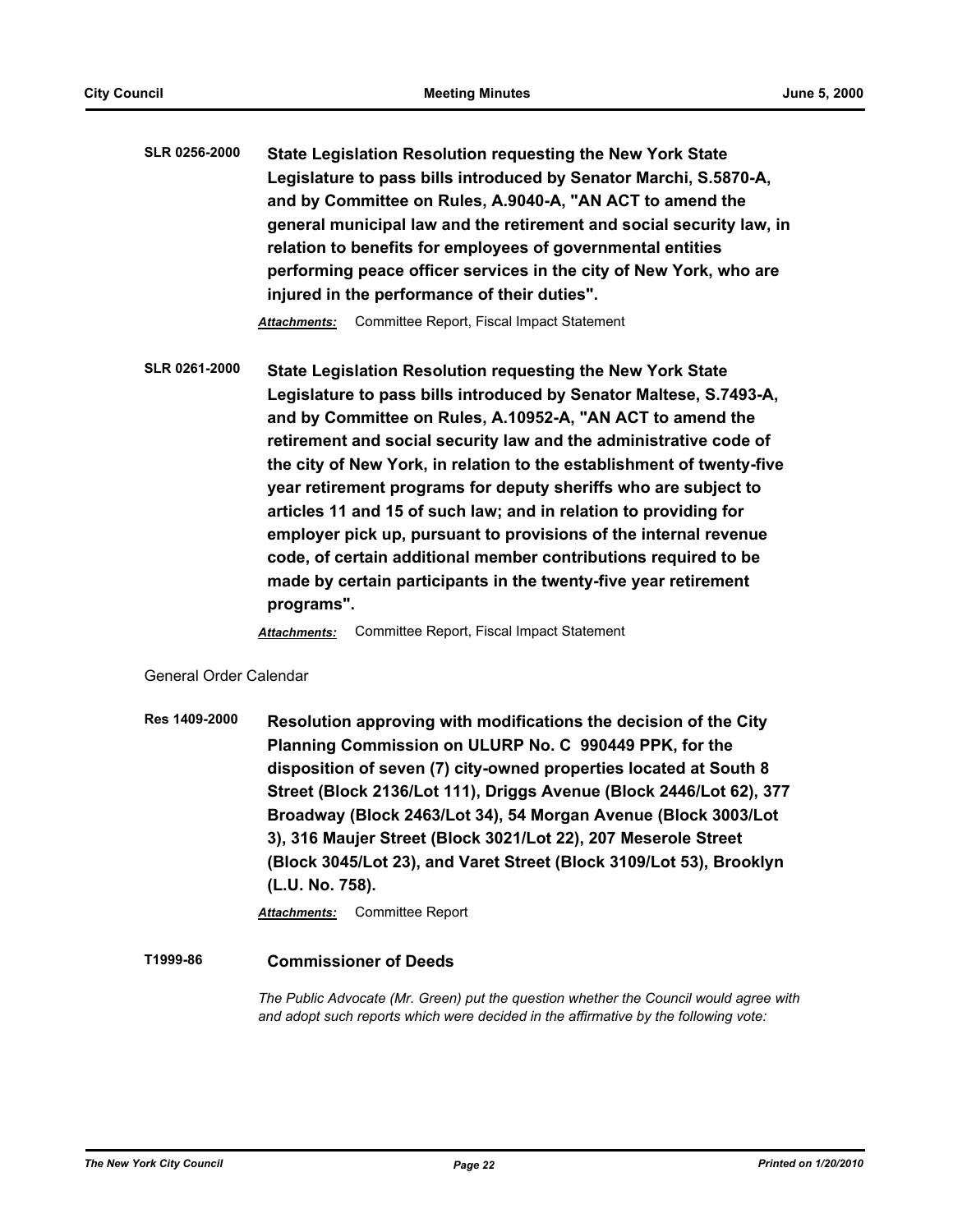#### **Affirmative,** 48 -

Speaker Vallone, Abel, Berman, Boyland, Carrion, Clarke, Dear, DiBrienza, Eisland, Espada, Speaker Fiala, Fisher, Foster, Freed, Golden, Harrison, Henry, Koslowitz, Leffler, Linares, Lopez, Marshall, Malave-Dilan, McCaffrey, Michels, Miller, Moskowitz, Nelson, Oddo, O'Donovan, Perkins, Pinkett, Povman, Provenzano, Quinn, Reed, Speaker Rivera, Robinson, Robles, Rodriguez, Sabini, Spigner, Stabile, Warden, Watkins, White, Wooten and Ognibene

## **Excused,** 2 -

Cruz and Eldridge

*The following file was removed from the General Order Calendar and voted separately: SLR 256. See file for individual votes.*

- Introduction and Reading of Bills See Attached 13.
- 14. General Discussion
- 15. Extension of Remarks

INTRODUCTION AND READING OF BILLS

- **Int 0761-2000 A Local Law to amend the administrative code of the city of New York, in relation to requiring that vehicles used to vend frozen desserts be equipped with caution arm stop signs and convex mirrors.**
	- *Sponsors:* By The Speaker (Speaker Vallone) and Council Members Malave-Dilan, Espada, Henry, Lopez, The Speaker ( Quinn), Reed, Rodriguez, Abel, Fiala, Golden and Stabile ; also Council Members Foster, Harrison, Koslowitz, Michels, Nelson, O'Donovan, Povman, Robinson, Ognibene and **DiBrienza**

**Res 1393-2000 Resolution making permanent the creation of a small purchase category called "information technology" with a one hundred thousand dollar limit by repealing the sunset provision.**

- *Sponsors:* By Council Members Freed, Espada, Warden, Linares, Fiala and Stabile (by request of the Mayor); also Council Members Eisland, Fisher, Foster, Harrison, McCaffrey and Golden
- *Attachments:* Committee Report Res. No. 1393-A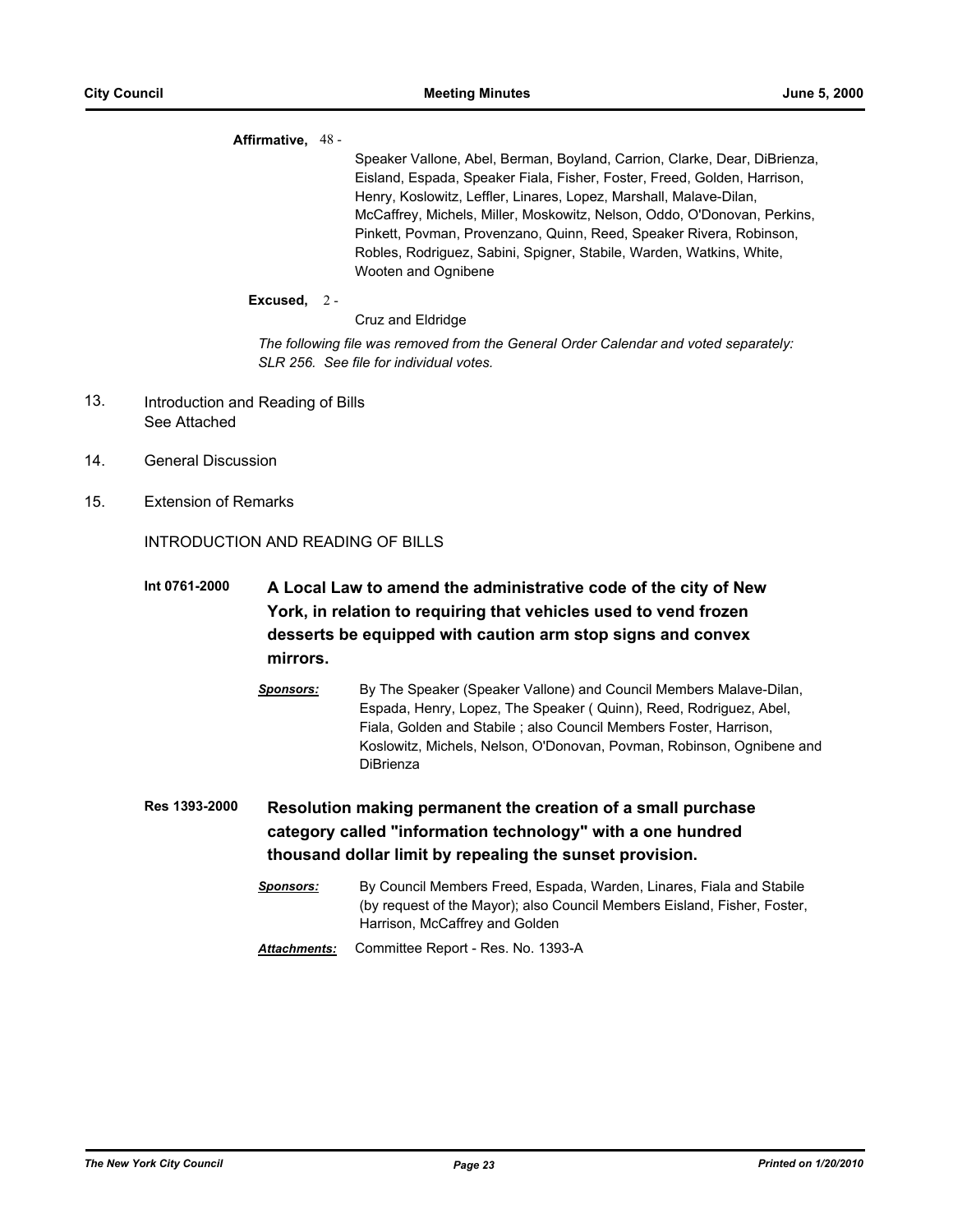| Int 0762-2000                                                                                                                               | A Local Law to amend the administrative code of the city of New |                                                                                                                                                                                                                                                                                                                                                                                                                                                                               |  |
|---------------------------------------------------------------------------------------------------------------------------------------------|-----------------------------------------------------------------|-------------------------------------------------------------------------------------------------------------------------------------------------------------------------------------------------------------------------------------------------------------------------------------------------------------------------------------------------------------------------------------------------------------------------------------------------------------------------------|--|
| York, in relation to requiring the installation of partitions or security<br>devices capable of capturing visual images in certain for-hire |                                                                 |                                                                                                                                                                                                                                                                                                                                                                                                                                                                               |  |
|                                                                                                                                             |                                                                 |                                                                                                                                                                                                                                                                                                                                                                                                                                                                               |  |
|                                                                                                                                             | <u>Sponsors:</u>                                                | By Council Members Linares, Dear, Carrion, Eisland, Lopez, Clarke,<br>Espada, Freed, Henry, Marshall, The Speaker (Quinn) and Warden; also<br>Council Members Boyland, Foster, Harrison, Koslowitz, Michels, Nelson,<br>O'Donovan, Robinson, Wooten and Ognibene                                                                                                                                                                                                              |  |
| <b>Res 1394-2000</b>                                                                                                                        |                                                                 | Resolution commending President Clinton for issuing an executive                                                                                                                                                                                                                                                                                                                                                                                                              |  |
|                                                                                                                                             |                                                                 | order providing extensive and coordinated environmental                                                                                                                                                                                                                                                                                                                                                                                                                       |  |
|                                                                                                                                             |                                                                 | protection to the nation's shoreline and marine habitats, and calling                                                                                                                                                                                                                                                                                                                                                                                                         |  |
|                                                                                                                                             |                                                                 | upon the President to extend the same program to the Puerto                                                                                                                                                                                                                                                                                                                                                                                                                   |  |
|                                                                                                                                             |                                                                 | <b>Rican island of Vieques.</b>                                                                                                                                                                                                                                                                                                                                                                                                                                               |  |
|                                                                                                                                             | <b>Sponsors:</b>                                                | By Council Members Lopez, Rivera, Robles, Carrion, Clarke, Malave-Dilan,<br>Espada, Freed, Henry, Linares, Marshall, Nelson, Perkins, The Speaker (<br>Quinn), Reed, Rodriguez and Stabile ; also Council Members DiBrienza,<br>Eisland, Fisher, Foster, McCaffrey, Michels and Robinson                                                                                                                                                                                      |  |
|                                                                                                                                             | Affirmative, 48 -                                               |                                                                                                                                                                                                                                                                                                                                                                                                                                                                               |  |
|                                                                                                                                             |                                                                 | Speaker Vallone, Abel, Berman, Boyland, Carrion, Clarke, Dear, DiBrienza,<br>Eisland, Espada, Speaker Fiala, Fisher, Foster, Freed, Golden, Harrison,<br>Henry, Koslowitz, Leffler, Linares, Lopez, Marshall, Malave-Dilan,<br>McCaffrey, Michels, Miller, Moskowitz, Nelson, Oddo, O'Donovan, Perkins,<br>Pinkett, Povman, Provenzano, Quinn, Reed, Speaker Rivera, Robinson,<br>Robles, Rodriguez, Sabini, Spigner, Stabile, Warden, Watkins, White,<br>Wooten and Ognibene |  |
|                                                                                                                                             | Excused, $2 -$                                                  | Cruz and Eldridge                                                                                                                                                                                                                                                                                                                                                                                                                                                             |  |
| Int 0763-2000                                                                                                                               |                                                                 | A Local Law to amend the administrative code of the city of New                                                                                                                                                                                                                                                                                                                                                                                                               |  |
|                                                                                                                                             |                                                                 | York, in relation to the promotion of officers and members of the                                                                                                                                                                                                                                                                                                                                                                                                             |  |
|                                                                                                                                             |                                                                 | <b>New York City Fire Department.</b>                                                                                                                                                                                                                                                                                                                                                                                                                                         |  |
|                                                                                                                                             | <u>Sponsors:</u>                                                | By Council Members McCaffrey, Berman, Clarke, Dear, Malave-Dilan,<br>Espada, Fisher, Freed, Linares, Marshall, The Speaker (Quinn), Reed,<br>Warden, White, Abel, Fiala, Golden, Oddo and Stabile; also Council<br>Members Boyland, Eisland, Foster, Harrison, Koslowitz, Lasher, Michels,<br>Nelson, O'Donovan, Povman, Sabini and The Speaker (Speaker Miller)                                                                                                              |  |
| Int 0764-2000                                                                                                                               |                                                                 | A Local Law to amend the administrative code of the city of New                                                                                                                                                                                                                                                                                                                                                                                                               |  |
|                                                                                                                                             |                                                                 | York in relation to the appointment of traffic enforcement agents as                                                                                                                                                                                                                                                                                                                                                                                                          |  |
|                                                                                                                                             | special patrolmen.                                              |                                                                                                                                                                                                                                                                                                                                                                                                                                                                               |  |
|                                                                                                                                             | <u>Sponsors:</u>                                                | By Council Members McCaffrey, Berman, Malave-Dilan and Marshall; also<br>Council Members Foster, Koslowitz, Lasher, O'Donovan, Pinkett,<br>Robinson, Watkins, White and Wooten                                                                                                                                                                                                                                                                                                |  |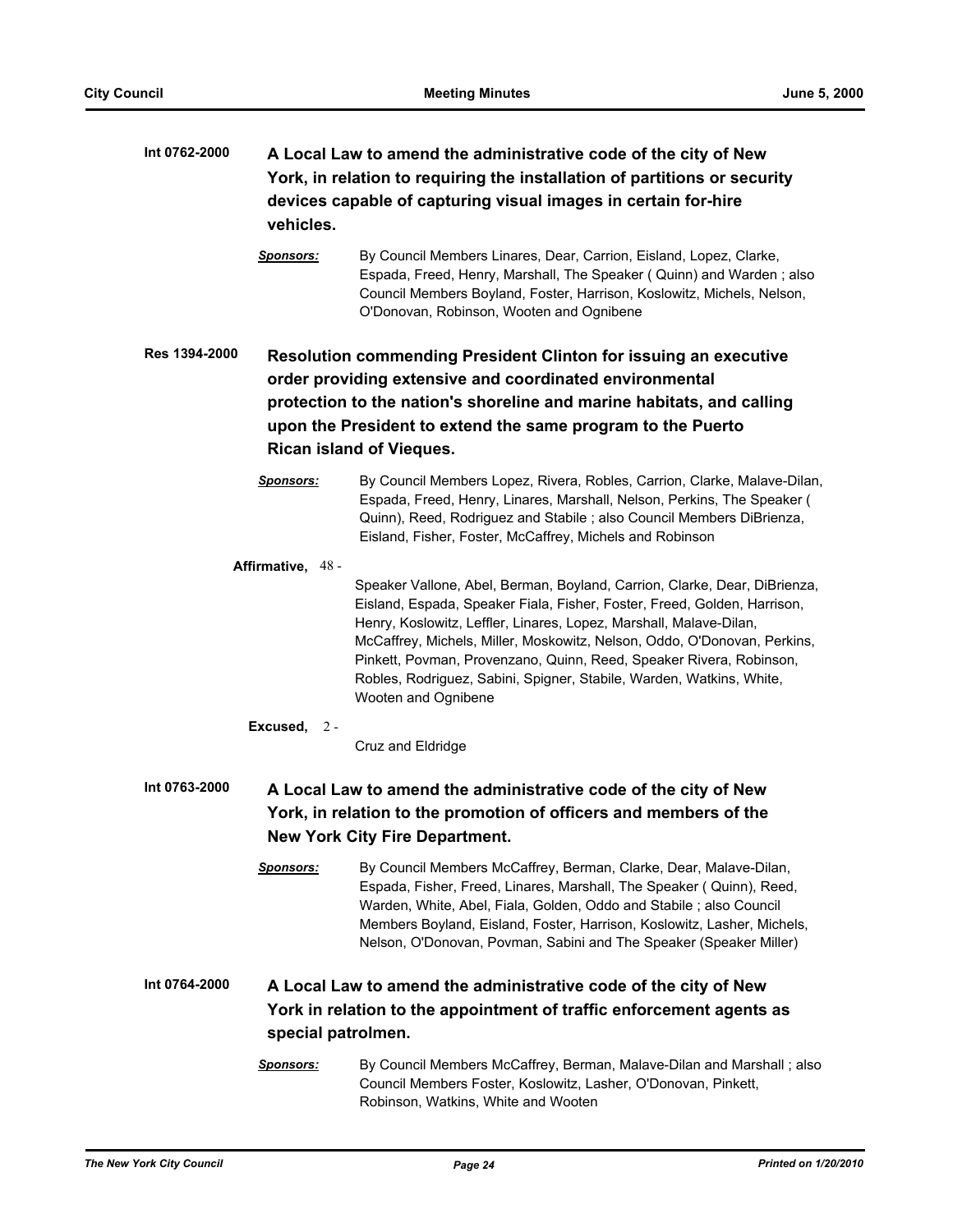|                                                                                                                      | Resolution calling upon the New York State Legislature to amend<br>the Criminal Procedure Law to include New York City Traffic<br><b>Enforcement Agents as peace officers.</b>                                                                                                                                                                                                                                                                                                                                                                     |
|----------------------------------------------------------------------------------------------------------------------|----------------------------------------------------------------------------------------------------------------------------------------------------------------------------------------------------------------------------------------------------------------------------------------------------------------------------------------------------------------------------------------------------------------------------------------------------------------------------------------------------------------------------------------------------|
| <u>Sponsors:</u>                                                                                                     | By Council Members McCaffrey, Berman, Malave-Dilan, Foster, Marshall<br>and White; also Council Members Harrison, Koslowitz, Lasher,<br>O'Donovan, Pinkett, Robinson and Watkins                                                                                                                                                                                                                                                                                                                                                                   |
| A Local Law to amend the administrative code of the city of New<br>York, in relation to gender-based discrimination. |                                                                                                                                                                                                                                                                                                                                                                                                                                                                                                                                                    |
| <u>Sponsors:</u>                                                                                                     | By Council Members Perkins, Lopez, The Speaker (Quinn), Eldridge,<br>Reed, Berman, DiBrienza, Cruz, Eisland, Espada, Freed, Linares, The<br>Speaker (Speaker Miller), Moskowitz, The Public Advocate (Public<br>Advocate Green), Rodriguez, Boyland, Malave-Dilan, Fisher, Henry and<br>Koslowitz; also Council Members Leffler, McCaffrey, Michels, Pinkett,<br>Sabini, Watkins and White                                                                                                                                                         |
| <b>Attachments:</b>                                                                                                  | Committee Report, Hearing Transcript                                                                                                                                                                                                                                                                                                                                                                                                                                                                                                               |
| roadways".<br><b>Sponsors:</b>                                                                                       | <b>State Legislation Resolution requesting the New York State</b><br>Legislature to pass a bill introduced by Committee on Rules,<br>A.11049, "AN ACT authorizing the reopening of certain state<br>By Council Members Provenzano, Golden and Stabile                                                                                                                                                                                                                                                                                              |
|                                                                                                                      | Resolution urging the N.R.A. to halt all plans regarding a proposed<br>theme store and restaurant in Times Square.                                                                                                                                                                                                                                                                                                                                                                                                                                 |
| <u>Sponsors:</u>                                                                                                     | By The Speaker (Quinn) and Council Members Provenzano, DiBrienza,<br>Clarke, Foster, Freed, Koslowitz, Linares, Marshall, Moskowitz, Nelson,<br>Perkins, Pinkett, Reed, Warden and Fiala (in conjunction with the<br>Manhattan Borough President); also Council Members Boyland, Eisland,<br>Michels, Robinson and White                                                                                                                                                                                                                           |
|                                                                                                                      | <b>State Legislation Resolution requesting the New York State</b><br>Legislature to pass bills introduced by Senator Leibell, S.7657, and<br>by Committee on Rules, A.11026, "AN ACT to amend the general<br>municipal law and the retirement and social security law, in relation<br>to benefits for employees of governmental entities performing<br>environmental police officer services in the city of New York who<br>are injured in the performance of their duties".<br>By Rivera, Council Members Malaye-Dilan and Pinkett : also Council |
|                                                                                                                      | <b>Sponsors:</b>                                                                                                                                                                                                                                                                                                                                                                                                                                                                                                                                   |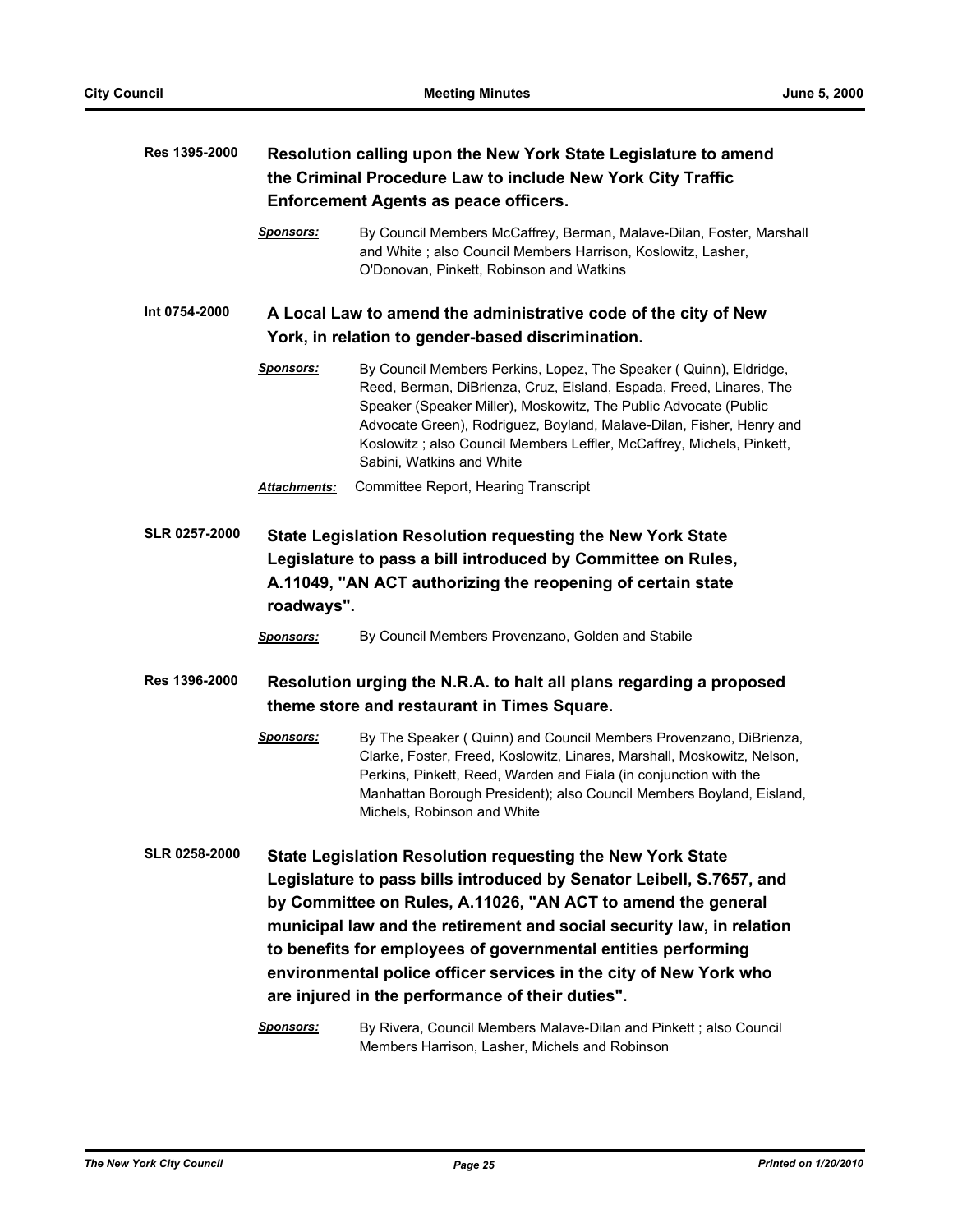**SLR 0259-2000 State Legislation Resolution requesting the New York State Legislature to pass a bill introduced by Committee on Rules, A.8781-A, "AN ACT to amend the retirement and social security law, in relation to increased-take home pay contributions made on behalf of certain members of the New York city employees' retirement system and the New York city board of education retirement system, and contributions required to be made by certain members of such retirement systems".**

*Sponsors:* By Rivera, Council Members Malave-Dilan and Pinkett ; also Council Members Harrison, Lasher, Robinson and White

**SLR 0260-2000 State Legislation Resolution requesting the New York State Legislature to pass bills introduced by Senator Onorato, S.7842, and by Committee on Rules, A.10798, "AN ACT to amend the administrative code of the city of New York, in relation to health insurance coverage for surviving spouses of members of the police department who are enrolled in a health insurance plan".**

*Sponsors:* By Rivera, Council Members Malave-Dilan, Pinkett, Fiala and Golden ; also Council Members Harrison, Lasher and Robinson

**SLR 0261-2000 State Legislation Resolution requesting the New York State Legislature to pass bills introduced by Senator Maltese, S.7493-A, and by Committee on Rules, A.10952-A, "AN ACT to amend the retirement and social security law and the administrative code of the city of New York, in relation to the establishment of twenty-five year retirement programs for deputy sheriffs who are subject to articles 11 and 15 of such law; and in relation to providing for employer pick up, pursuant to provisions of the internal revenue code, of certain additional member contributions required to be made by certain participants in the twenty-five year retirement programs".**

| <u>Sponsors:</u>    | By Rivera, Council Members Stabile, Malave-Dilan and Pinkett; also |
|---------------------|--------------------------------------------------------------------|
|                     | Council Member Harrison                                            |
| <b>Attachments:</b> | Committee Report, Fiscal Impact Statement                          |

**Res 1397-2000 Resolution declaring the week of June 25 to July 1, 2000 Dominoes Week in the City of New York in recognition of the unique game and its significance to New York City.**

> *Sponsors:* By Council Members Rodriguez, Malave-Dilan, Espada, Marshall, Golden and Stabile ; also Council Members Eisland, Fisher, Koslowitz and Abel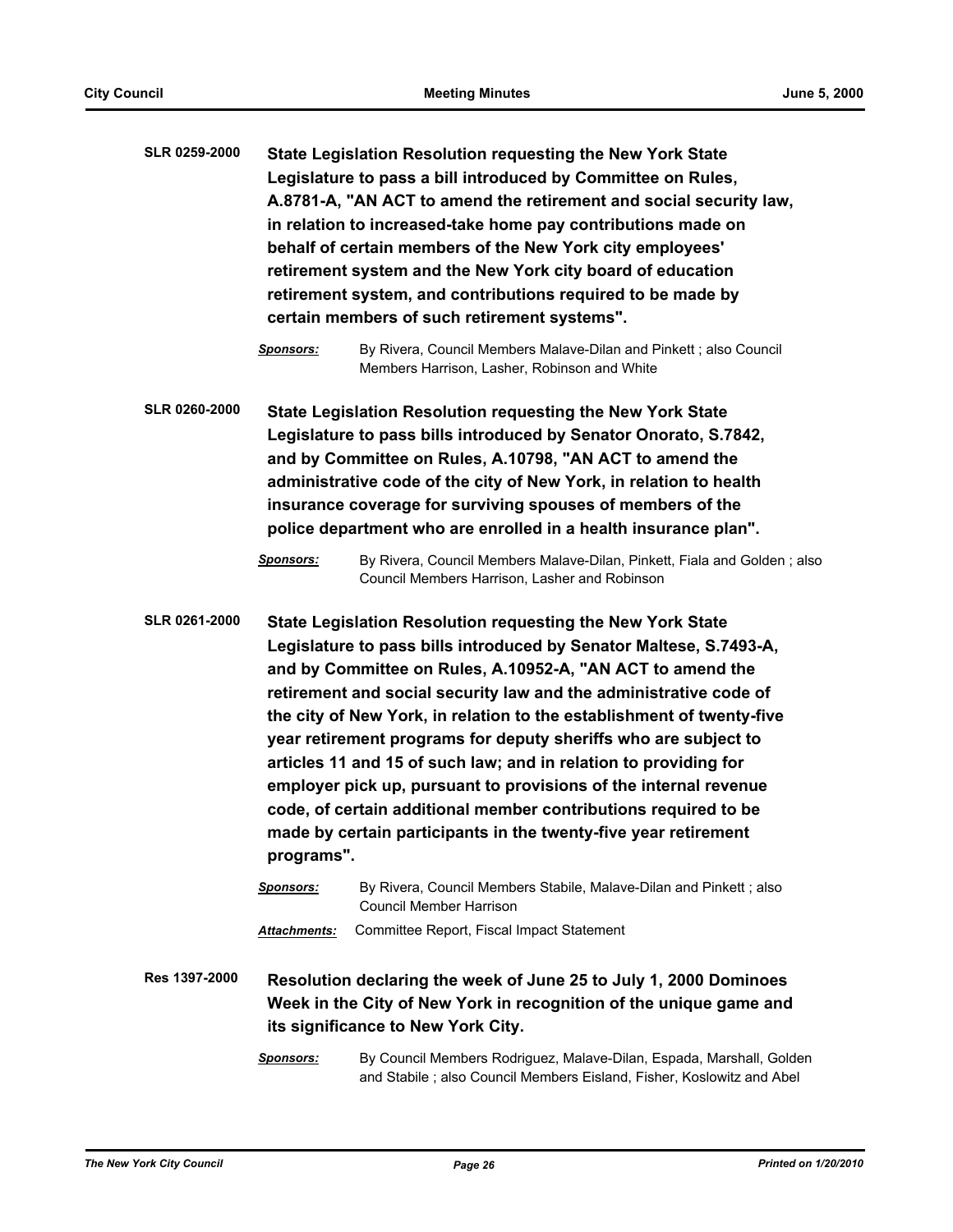**Affirmative,** 48 - Speaker Vallone, Abel, Berman, Boyland, Carrion, Clarke, Dear, DiBrienza, Eisland, Espada, Speaker Fiala, Fisher, Foster, Freed, Golden, Harrison, Henry, Koslowitz, Leffler, Linares, Lopez, Marshall, Malave-Dilan, McCaffrey, Michels, Miller, Moskowitz, Nelson, Oddo, O'Donovan, Perkins, Pinkett, Povman, Provenzano, Quinn, Reed, Speaker Rivera, Robinson, Robles, Rodriguez, Sabini, Spigner, Stabile, Warden, Watkins, White, Wooten and Ognibene

**Excused,** 2 -

Cruz and Eldridge

**LU 0783-2000 Application no. 20005261 TCM, pursuant to §20-226 of the Administrative Code of the City of New York, concerning the petition of 12 East 22nd Street Café, LLC, to establish, maintain and operate an unenclosed sidewalk café located at 12 East 22nd Street, Borough of Manhattan, Council District no. 2. This application is subject to review and action by the Land Use Committee only if called-up by vote of the Council pursuant to Rule 11.20b of the Council and §20-226(g) of the New York City Administrative Code.**

*Sponsors:* By Council Members Eisland and McCaffrey

**LU 0784-2000 Uniform Land Use Review Procedure application no. 20000221 ZMQ, pursuant to §197-c and §197-d of the New York City Charter, concerning changes to the zoning map for the proposed expansion of the Queens Center Mall, Borough of Queens, Council District no. 25.**

*Sponsors:* By Council Member Eisland

**LU 0785-2000 Uniform land use review procedure application no. C 20000222 PPQ, pursuant to §197-c and §197-d of the New York City Charter concerning the disposition of one city-owned property, located on the block bounded by 57th Avenue, 94th Street, 59th Avenue, and 92nd Street (Block 1873, Lot 1), Borough of Queens, in Council District no. 25. This application is subject to review and action by the Land Use Committee only if appealed to the Council pursuant to §197-d(b)(2) of the Charter or called up by vote of the Council pursuant to §197-d(b)(3) of the Charter.**

*Sponsors:* By Council Member Eisland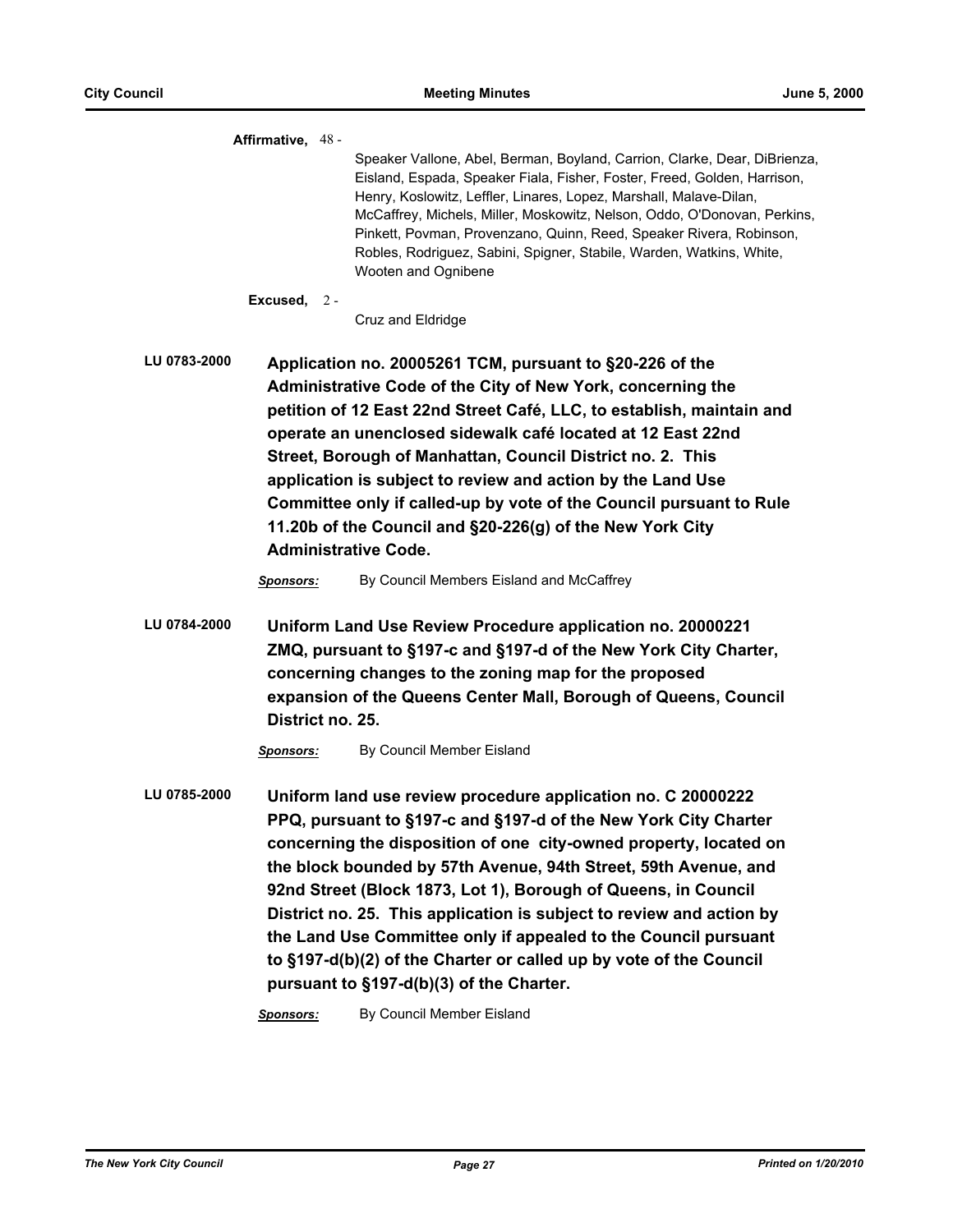**LU 0786-2000 Uniform land use review procedure application no. 20000223 ZSQ, pursuant to §197-c and §197-d of the Charter of the City of New York concerning a special permit under the Zoning Resolution in the Borough of Queens, Council District no. 25 to allow To allow an unattended parking complex with a maximum capacity of 2,165 spaces on two zoning lots. This application is subject to review and action by the Land Use Committee only if appealed to the Council pursuant to §197-d(b)(2) of the Charter or called-up by vote of the Council pursuant to §197-d(b)(3) of the Charter.**

*Sponsors:* By Council Member Eisland

**LU 0787-2000 Uniform land use review procedure application no. 20000224 ZSQ, pursuant to §197-c and §197-d of the Charter of the City of New York concerning a special permit under the Zoning Resolution in the Borough of Queens, Council District no. 25 to allow to permit modification of required minimum street wall height and wall location regulations and to permit variation in the location of signs . This application is subject to review and action by the Land Use Committee only if appealed to the Council pursuant to §197-d(b)(2) of the Charter or called-up by vote of the Council pursuant to §197-d(b)(3) of the Charter.**

**Sponsors:** By Council Member Eisland

**LU 0788-2000 Uniform land use review procedure application no. 20000225 ZSQ, pursuant to §197-c and §197-d of the Charter of the City of New York concerning a special permit under the Zoning Resolution in the Borough of Queens, Council District no. 25 to allow To permit the eliminated. discontinued and closed volumes to be considered part of an adjoining zoning lot. This application is subject to review and action by the Land Use Committee only if appealed to the Council pursuant to §197-d(b)(2) of the Charter or called-up by vote of the Council pursuant to §197-d(b)(3) of the Charter.**

*Sponsors:* By Council Member Eisland